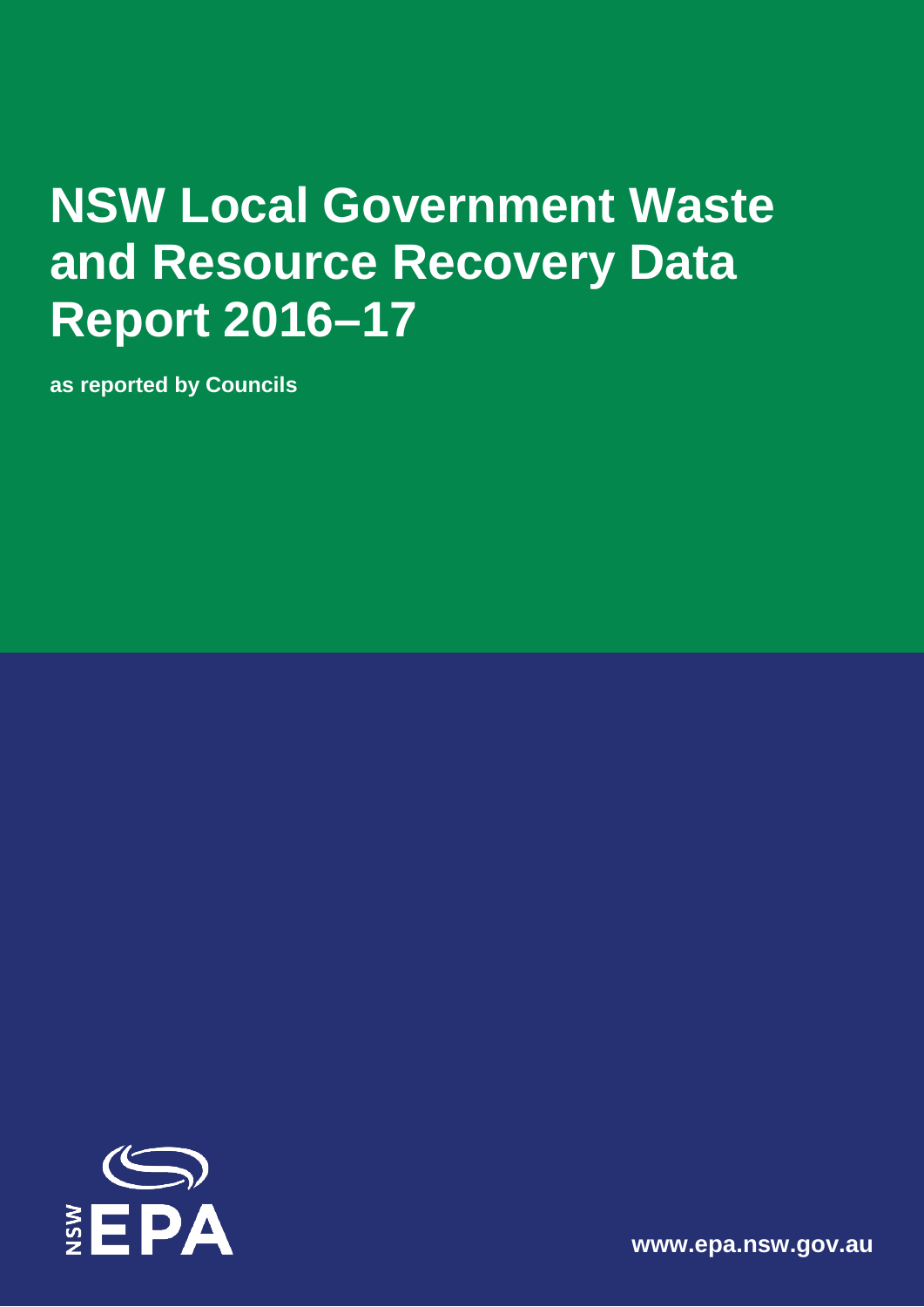© 2020 State of NSW and the NSW Environment Protection Authority

With the exception of photographs, the State of NSW and the NSW Environment Protection Authority (EPA) are pleased to allow this material to be reproduced in whole or in part for educational and non-commercial use, provided the meaning is unchanged and its source, publisher and authorship are acknowledged. Specific permission is required for the reproduction of photographs.

The EPA has compiled this report in good faith, exercising all due care and attention. No representation is made about the accuracy, completeness or suitability of the information in this publication for any particular purpose. The EPA shall not be liable for any damage which may occur to any person or organisation taking action or not on the basis of this publication. Readers should seek appropriate advice when applying the information to their specific needs. This document may be subject to revision without notice and readers should ensure they are using the latest version.

All content in this publication is owned by the EPA and is protected by Crown Copyright, unless credited otherwise. It is licensed under the [Creative Commons Attribution 4.0](http://creativecommons.org/licenses/by/4.0/deed.en)  [International \(CC BY 4.0\),](http://creativecommons.org/licenses/by/4.0/deed.en) subject to the exemptions contained in the licence. The legal code for the licence is available at [Creative Commons.](http://creativecommons.org/licenses/by/4.0/legalcode)

The EPA asserts the right to be attributed as author of the original material in the following manner: © State of New South Wales and the NSW Environment Protection Authority 2020.

Published by:

NSW Environment Protection Authority 59 Goulburn Street, Sydney NSW 2000 PO Box A290, Sydney South NSW 1232 Phone: +61 2 9995 5000 (switchboard) Phone: 131 555 (NSW only – environment information and publications requests) Fax: +61 2 9995 5999 TTY users: phone 133 677, then ask for 131 555 Speak and listen users: phone 1300 555 727, then ask for 131 555 Email: [info@epa.nsw.gov.au](mailto:info@epa.nsw.gov.au) Website: [www.epa.nsw.gov.au](http://www.epa.nsw.gov.au/)

Report pollution and environmental incidents Environment Line: 131 555 (NSW only) or [info@epa.nsw.gov.au](mailto:info@epa.nsw.gov.au) See also [www.epa.nsw.gov.au](http://www.epa.nsw.gov.au/) 

ISBN 978 1 922260 61 1 EPA 2019P1629 January 2020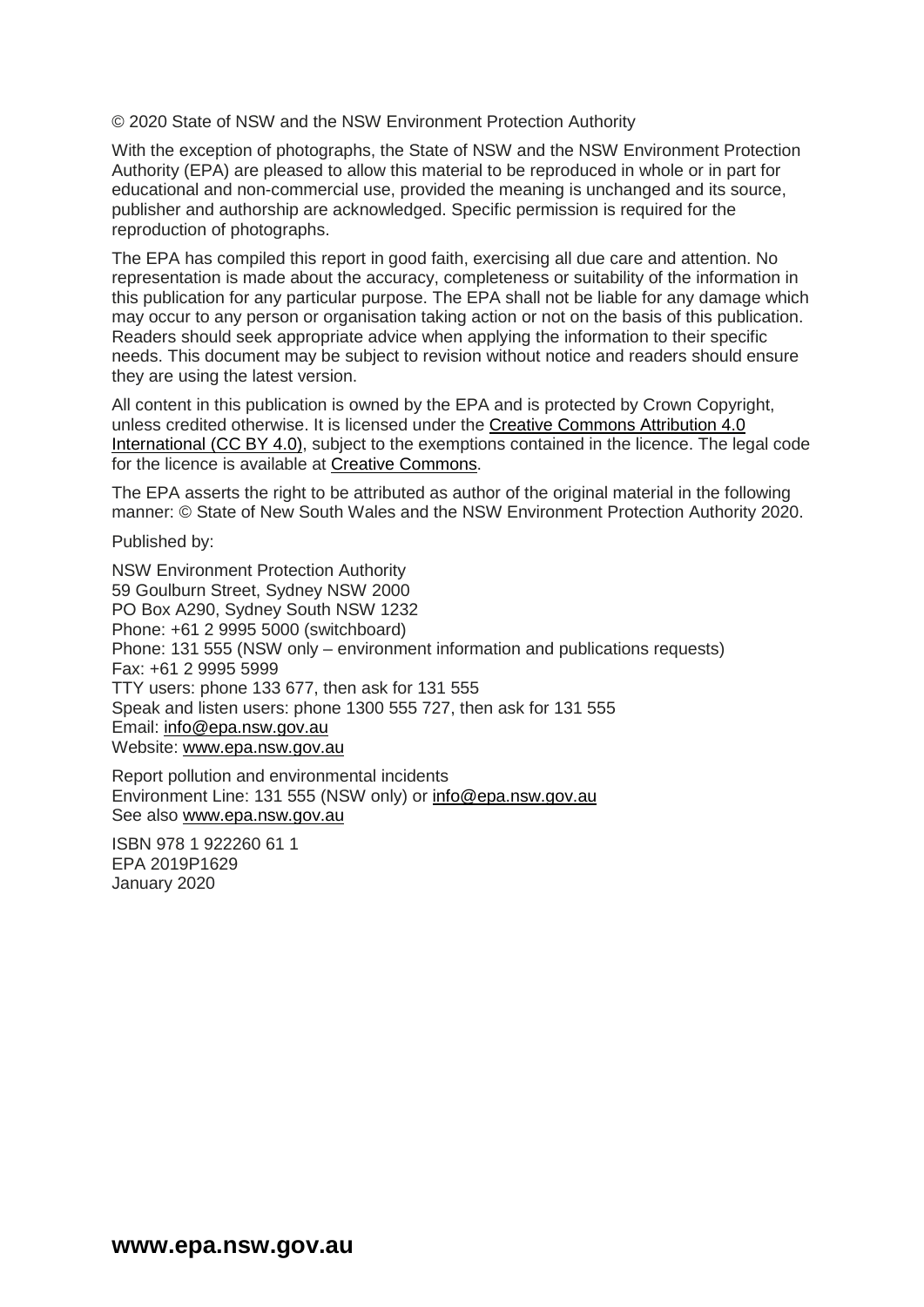# **Contents**

| <b>Overview</b>                                               | $\overline{2}$ |
|---------------------------------------------------------------|----------------|
| A snapshot of local and statewide waste management            | $\overline{2}$ |
| Part of a larger environmental program                        | $\overline{2}$ |
| Focus on recycling will help achieve targets                  | $\overline{2}$ |
| 1. Total domestic waste                                       | 6              |
| 1.1. Generated and recycled                                   | 6              |
| 2. Recycling                                                  | 10             |
| 2.1. Dry recyclables collected and recycled                   | 10             |
| 2.2. Organics collected and recycled                          | 12             |
| 2.3. Organics collection systems                              | 15             |
| 3. Residual waste                                             | 17             |
| 3.1. Kerbside residual waste collected and recycled           | 17             |
| 3.2. Collection systems                                       | 19             |
| 4. Disposal to landfill                                       | 21             |
| 4.1. Waste streams                                            | 21             |
| <b>5. Clean-up services</b>                                   | 23             |
| 5.1. Waste collected by clean-up services offered by councils | 23             |
| <b>6. Drop-off facilities</b>                                 | 26             |
| 6.1. Waste dropped off at a facility by residents             | 26             |
| <b>Terms</b>                                                  | 28             |
|                                                               |                |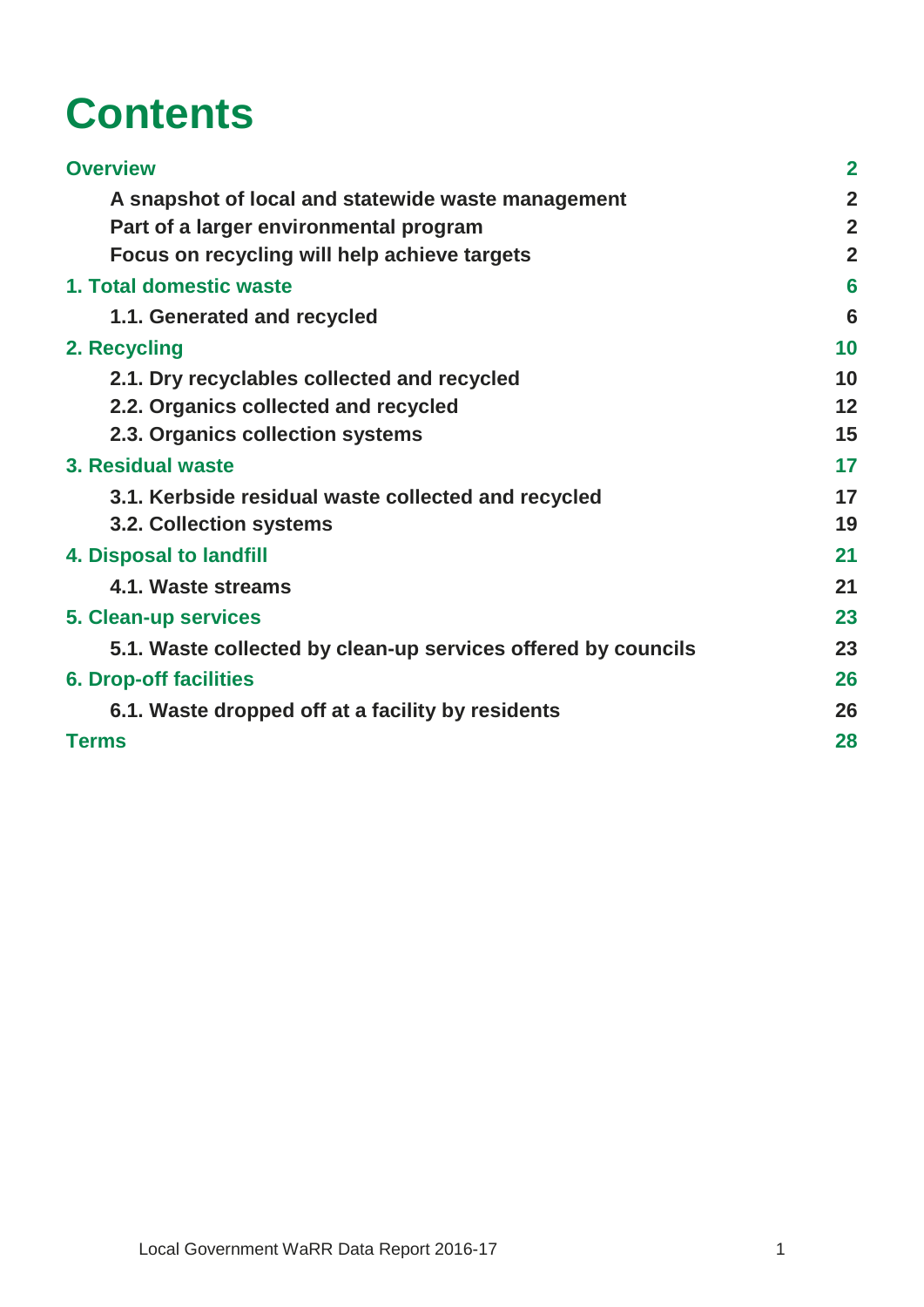# <span id="page-3-0"></span>**Overview**

# <span id="page-3-1"></span>**A snapshot of local and statewide waste management**

The *NSW Local Government Waste and Resource Recovery Data Report 2016–17* is based on voluntary survey responses from all 128 NSW local councils.

This report provides data about domestic waste and recycling in NSW. It is an important resource to help local councils and industry measure the success of programs and make evidence-based decisions about waste and recycling. It also helps the NSW Environment Protection Authority (EPA) monitor waste and recycling levels across the State.

Sections 1 to 4 of the report focus on the quantity and types of waste created, recycled and disposed while sections 5 to 6 look at waste services.

This report includes only domestic waste and recyclables, which are the main component of the municipal solid waste stream. This report does not include data on Commercial and Industrial (C&I) or Construction and Demolition (C&D) waste. All per person averages are based on 30 June 2017 population figures from the Australian Bureau of Statistics (ABS). All data is based on council responses to an annual survey.

# <span id="page-3-2"></span>**Part of a larger environmental program**

This report falls under a larger environmental program. The NSW *Waste Avoidance and Resource Recovery Strategy 2014–21* (WARR Strategy) is a framework for waste management. It aims to enable the community to improve the environment and community wellbeing by reducing waste and using resources more efficiently.

The WARR Strategy includes six long-term targets:

|     |              | avoiding and reducing the rate of waste generation per person                              |
|-----|--------------|--------------------------------------------------------------------------------------------|
| 2.7 | $\bullet$    | increasing recycling rates to 70% for municipal solid waste, 70% C&I, 80% C&D              |
| 3.  | 6.           | increasing waste diverted from landfill to 75%                                             |
| 4.  | <b>A</b>     | managing problem wastes better, establishing 86 drop-off facilities or services across NSW |
| 5.  | Ø            | reducing the number of litter items by 40% compared with 2011-12 by 2017                   |
| 6.  | $\mathbf{B}$ | reduce the incidence of illegal dumping by 30% compared with 2010–11 by 2017               |

A separate biennial report analyses the progress made against these targets in detail.

The NSW Government allocated \$802 million over nine years under the *Waste Less, Recycle More* initiative. This initiative is funded by the waste levy and is the largest program of its kind in Australia. *Waste Less, Recycle More* funds local council initiatives, new and enhanced infrastructure, organics collections, problem waste management, business recycling, illegal dumping and litter prevention.

## <span id="page-3-3"></span>**Focus on recycling will help achieve targets**

For local councils to meet NSW WARR Strategy targets, it is vital to focus on reducing waste and increasing recycling. This report includes recycling rates for each waste stream. Results for each council are in Appendix tab 3.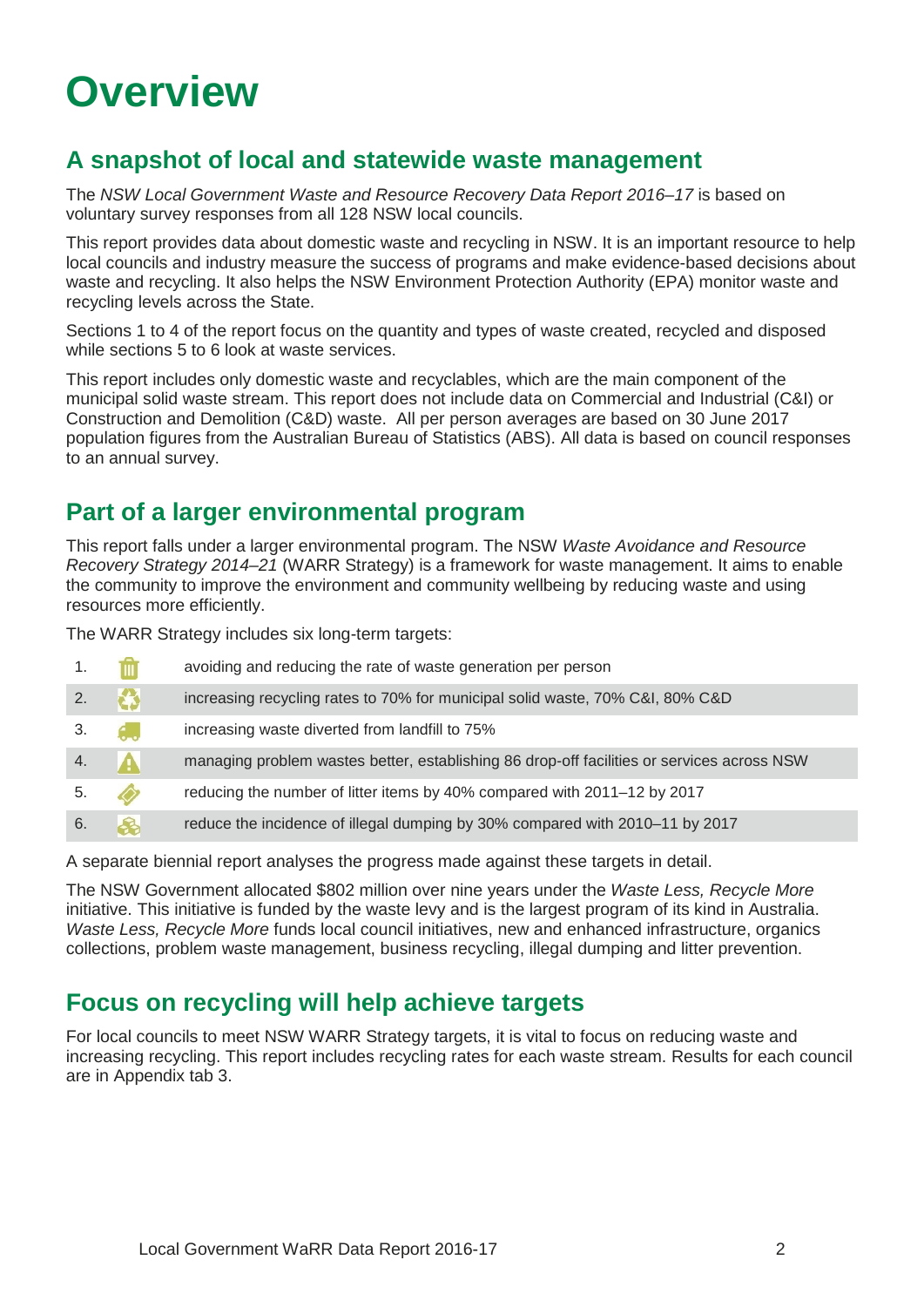### **Avoid and reduce waste generation – the average per capita and household was reduced in 2016-17 compared to the previous two years.**

In 2016–17 households created 3.62 million tonnes of domestic waste, collected 2.12 million tonnes of residual waste (red-lid bin contents) and 1.50 million tonnes of dry recycling and organics.

The Sydney Metro Area (SMA) collected 1.13 million tonnes of domestic waste and 700,000 tonnes of domestic recycling and organics. The Extended Regional Area (ERA) generated 457,000 tonnes of domestic waste and 332,000 tonnes of domestic recycling and organics. The Regional Regulated Area (RRA) generated 233,000 tonnes of domestic waste and 252,000 tonnes of domestic recycling and organics. With the Rest of the State generating 303,000 tonnes of domestic waste and 213,000 tonnes of domestic recycling and organics. Average kilograms per household per week figures for those with a service are shown in Graph 1 below.

Regular kerbside and clean-up collections accounted for 3.19 million tonnes or 88%. Council drop-off facilities collected 438,500 tonnes or 12% of material.



#### **Graph 1: Average kilogram per household per week with service by area 2016–17**

\* Average per household per week based on separate services.

\* (Note: individual services do not add up to total for an average household per week)

The average NSW household collected 23.3kg total material per week, or 9kg per person each week. Different council areas may not offer all collection services. The average household with a service puts out 4.9kg of recyclables, 5.7kg of garden organics, 7.4kg of food and garden organics and 11.9kg of residual waste at the kerbside for collection.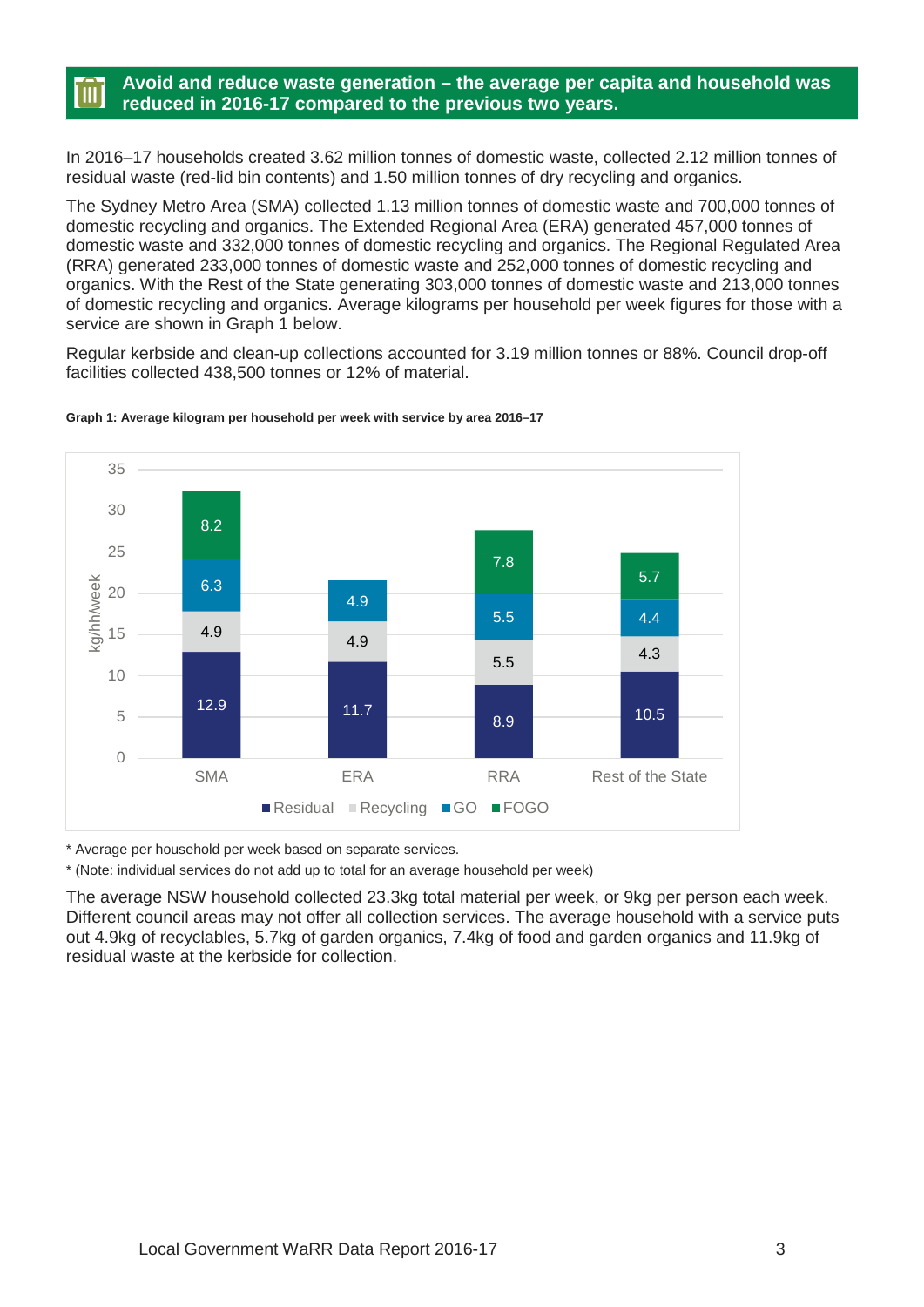Around 1.71 million tonnes were recycled overall from domestic kerbside, clean-up and drop-off services, comprising 738,500 tonnes of recyclables; 671,000 tonnes of organics, 47,500 tonnes drop-off and clean-up waste recycled and 254,000 tonnes of material recovered via alternate waste treatment (AWT).

Kerbside dry recycling material collected remained static to previous years around 680,000 tonnes. There had been a gradual increase in kerbside organics collected, reaching 565,600 tonnes in 2015–16 and remained almost the same at 564,600 tonnes in 2016–17. In addition, 16 councils sent 525,000 tonnes of kerbside residual waste to an AWT facility where 254,000 tonnes, or an average of 48.4%, was recycled.

Combined clean-up and drop-off waste services (waste, recycling and organics) recycled 290,000 tonnes - a decrease of 36,000 tonnes or 11% from the previous year.

Graph 2 below shows that the total recycling and organics collected, including kerbside, clean-up and drop-off, has remained consistent for the past five years.



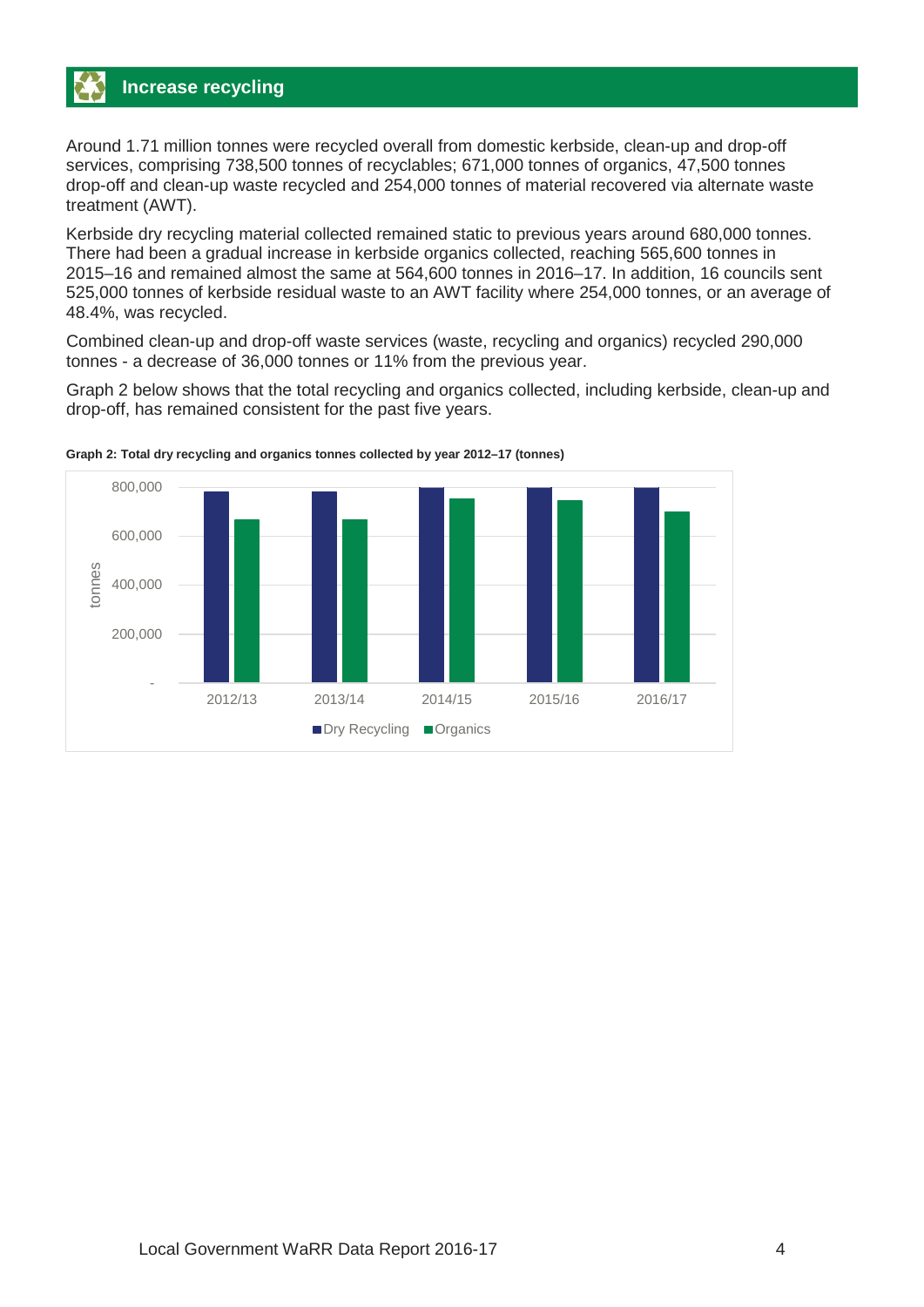## **Divert more waste from landfill**

In 2016–17, 47.2% of domestic waste that was created in NSW was diverted from landfill. This is in line with 47.5% in 2015–16, yet higher than in 2013–14 when the recycling rate was 46.8%.



**Graph 3: Areas recycling rate by year and NSW average 2013–17**

The Sydney Metropolitan Area generated 1.83 million tonnes of kerbside waste, of which 909,000 tonnes (49.6%) was diverted from landfill.

Across NSW, 1.91 million tonnes was disposed to landfill. Most of this was residual kerbside waste sent direct to landfill, accounting for 1.43 million tonnes. A further 61,000 tonnes were contaminants from dry recyclables and 16,000 tonnes from organics collections sent as rejects from the processing facilities. In addition, 209,000 tonnes from drop-off materials and 193,000 tonnes from kerbside bulky waste clean-up collections was disposed of.

**Note:** Figures have been rounded to the nearest whole number in this Overview.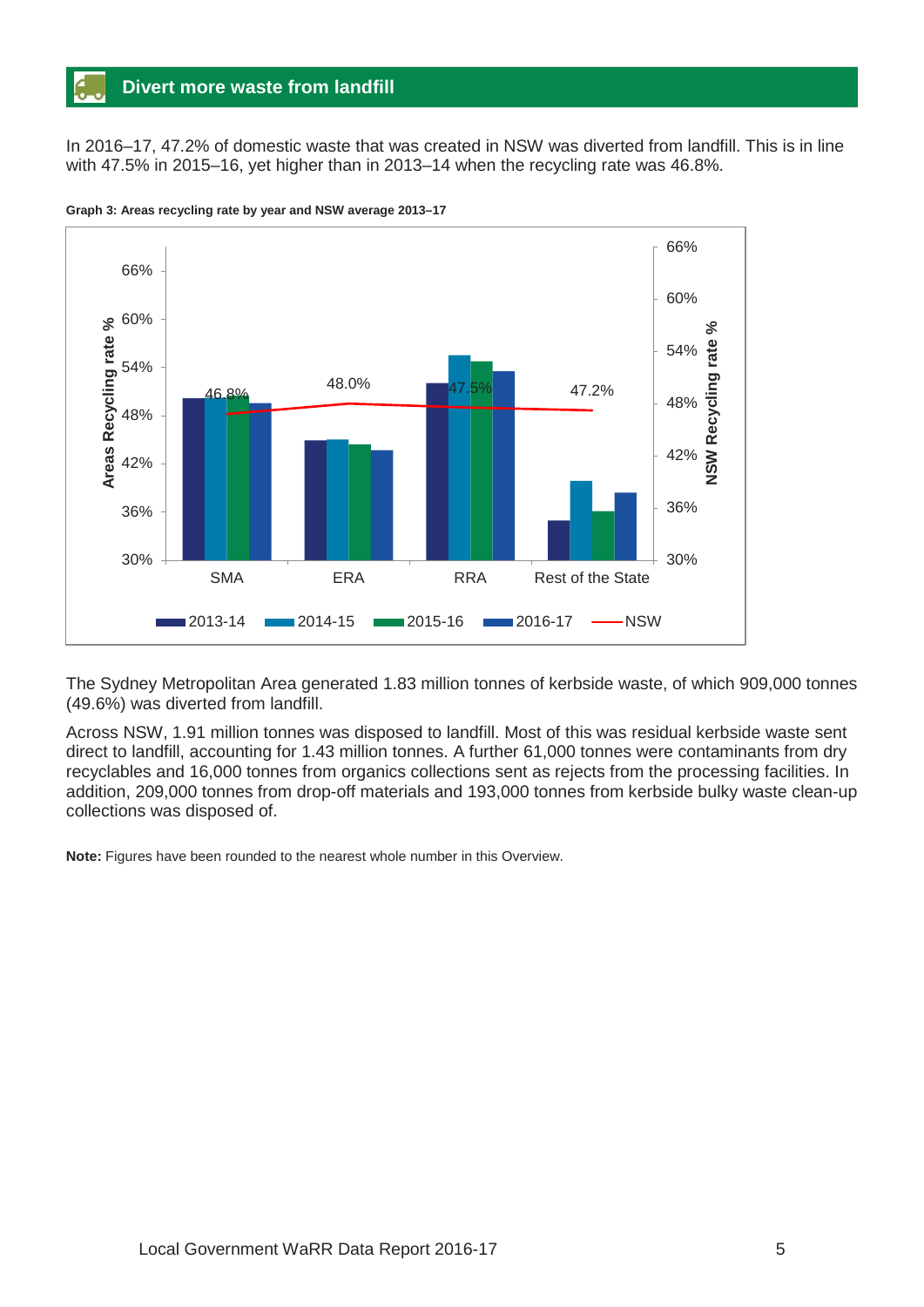# <span id="page-7-0"></span>**1. Total domestic waste**

# <span id="page-7-1"></span>**1.1. Generated and recycled**

## **The average domestic waste generated per household each week is 23.3kg. This is an increase from 23.2kg in 2015–16. Waste generated per household includes regular kerbside collections, clean-up and resident drop-off materials.**

In 2016–17, NSW created 3.62 million tonnes of domestic waste. This is a decrease of 83,000 tonnes from the previous year, but over the five-year period the waste generation rate is relatively static, with gradual increases in organics collections. Total domestic waste includes all recyclables, organics and residu al waste from household kerbside services and drop-off facilities.

The average total domestic waste generated was 23.3kg per household per week or 9kg per person, based on the total number of households and people in NSW.

From the 3.62 million tonnes of domestic waste generated, 1.91 million tonnes of residual waste was disposed to landfill. In absolute terms, this is a decrease of about 26,000 tonnes (-1.4%) in comparison to 2015–16. A total of 1.71 million tonnes of the domestic waste generated was recycled, a decrease of 57,500 tonnes from 2015–16.

## **The total domestic recycling rate rose from 46.8% in 2013**–**14 to 47.2% in 2016**–**17.**

NSW residents recycled 47.2% of domestic waste: 1.71 of 3.62 million tonnes. This figure includes recycling from:

- kerbside recycling (618,000 tonnes)
- kerbside organics (548,000 tonnes)
- alternative waste treatment (254,000 tonnes)
- clean-up services (62,000 tonnes)
- drop-off facilities (229,000 tonnes).

Graph 4 shows the recycling rates in NSW over time. Although the increases have been consistent overall, the increases over the past four years have been marginal, where recycling rates have remained relatively consistent around 47%.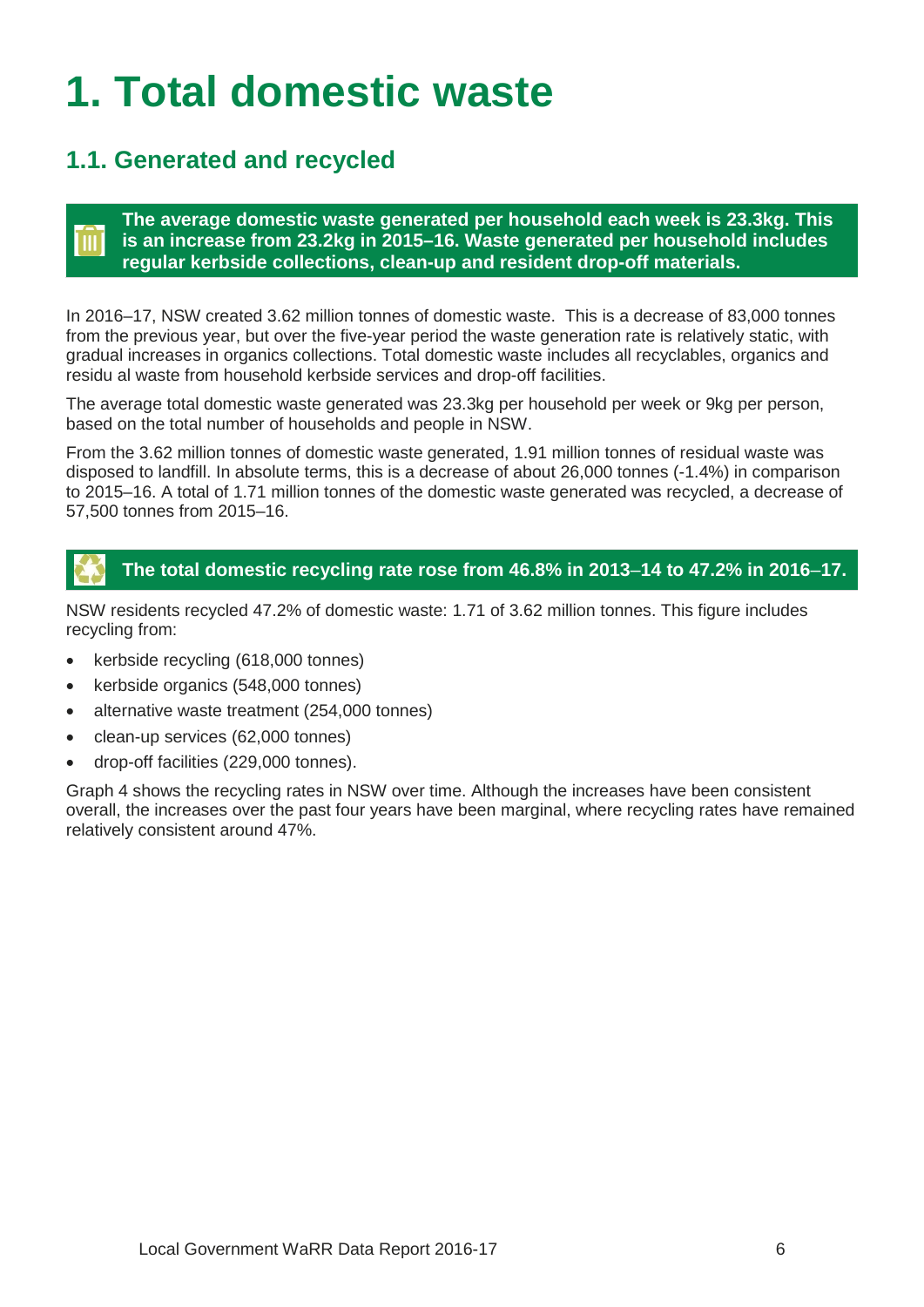

The kerbside recycling rate is stabilising because:

- less packaging and changes in packaging e.g. from glass to plastic
- less newsprint being generated with the increase in online media.



**Graph 5: Recycling rates of domestic waste across NSW areas for 2013–17**

Graph 5 shows the recycling rates by NSW areas. The highest levels are reported in the Regional Regulated Area (RRA) at 53.5%, a slight decrease from 54.8% in 2015–16, but still up from 52.1% in 2013–14.

The rest of NSW (Rest of State) at 38.4% was an increase from 36.1% in 2015–16 and up from 34.9% in 2013–14.

Recycling rates in the Sydney metro decreased to 49.6% in 2016–17 from 50.5% in 2015–16. There have been slight decreases overall in the Extended Regulated Area (ERA) at 43.7% from 44.4%.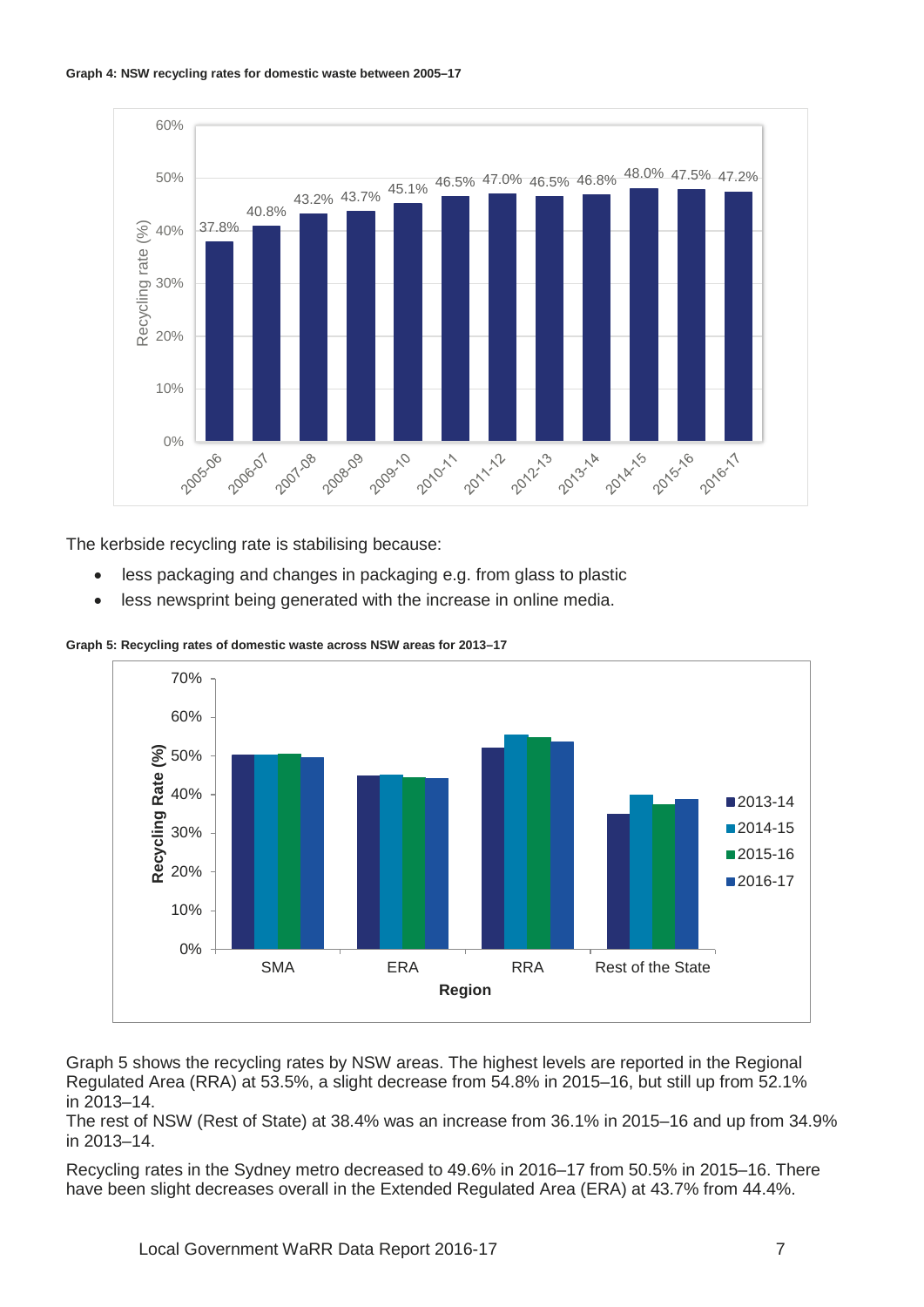Table 1 shows the weight in tonnes of material collected by waste stream, the amount recycled and the remaining amount disposed of in landfill after processing.

For recyclables and organics, the material disposed of after processing is called contaminants or rejects. For dry recyclables, the proportion of rejects was 8.1%. For organics, the proportion of rejects was 3.8%. For residual waste, 14.2% was recycled from AWT processing and the remaining amount was disposed of in landfill.

### **Table 1: Domestic generation and fate by waste stream 2016–17 (tonnes)**

| Waste stream    | <b>Collected</b> | <b>Recycled</b> | <b>Disposed</b> |
|-----------------|------------------|-----------------|-----------------|
| Dry recyclables | 804,189          | 738,648         | 65,541          |
| Organics        | 697,702          | 671,051         | 26,651          |
| Residual waste  | 2,122,311        | 301,762         | 1,820,550       |
| Total           | 3,624,203*       | 1,711,461       | 1,912,742       |

\* Due to rounding, the total is not the same as the sum of the component figures

Graph 6 shows the total domestic waste tonnes collected by waste stream and collection method. Kerbside collection is the predominant area for generation, thus programs and education are focusing around this stream.

### **Graph 6: Domestic waste collected by waste stream and collection method 2016–17 (tonnes)**



\***Note:** Due to rounding, the total is not the same as the sum of the component figures for Residual Waste when compared to Table 1

Graph 7 shows the amount of domestic waste collected at the kerbside between 2009 and 2017. The current average amount of domestic waste collected at the kerbside is 23.3kg per household per week. The amount of domestic waste collected at the kerbside for each waste stream is relatively consistent over the eight year period.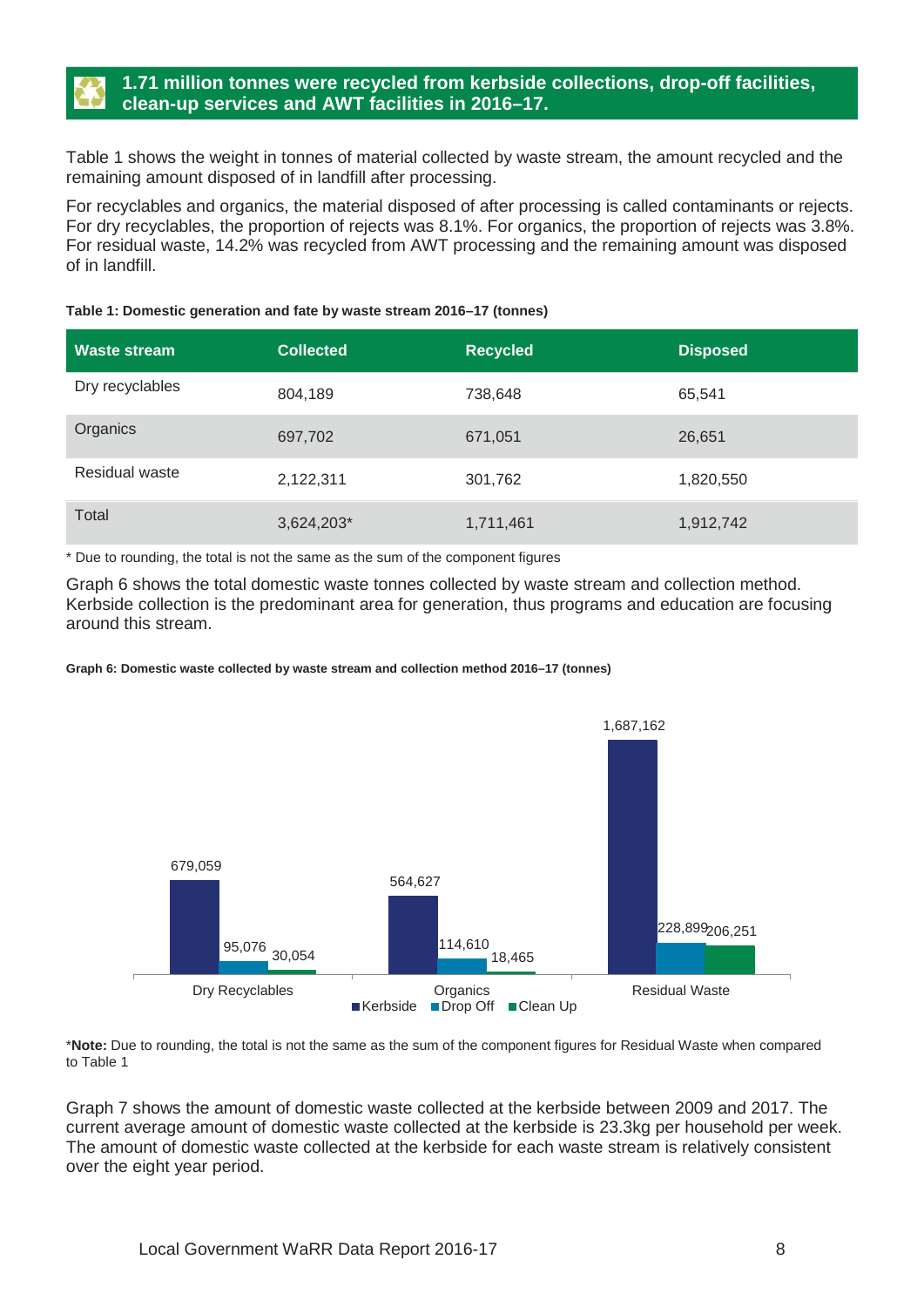#### **Graph 7: Average kilogram per household per week waste generation by stream 2009–17**



Graph 8 shows the total amount of waste collected at the kerbside by waste and the amount of waste processed by each end destination method. Although numbers of households have increased, some waste collection reduction may be occurring due to private contracts by multi-unit dwellings not reported under council operations.



**Graph 8: Total domestic kerbside waste collected by processing method 2010–17 (tonnes)**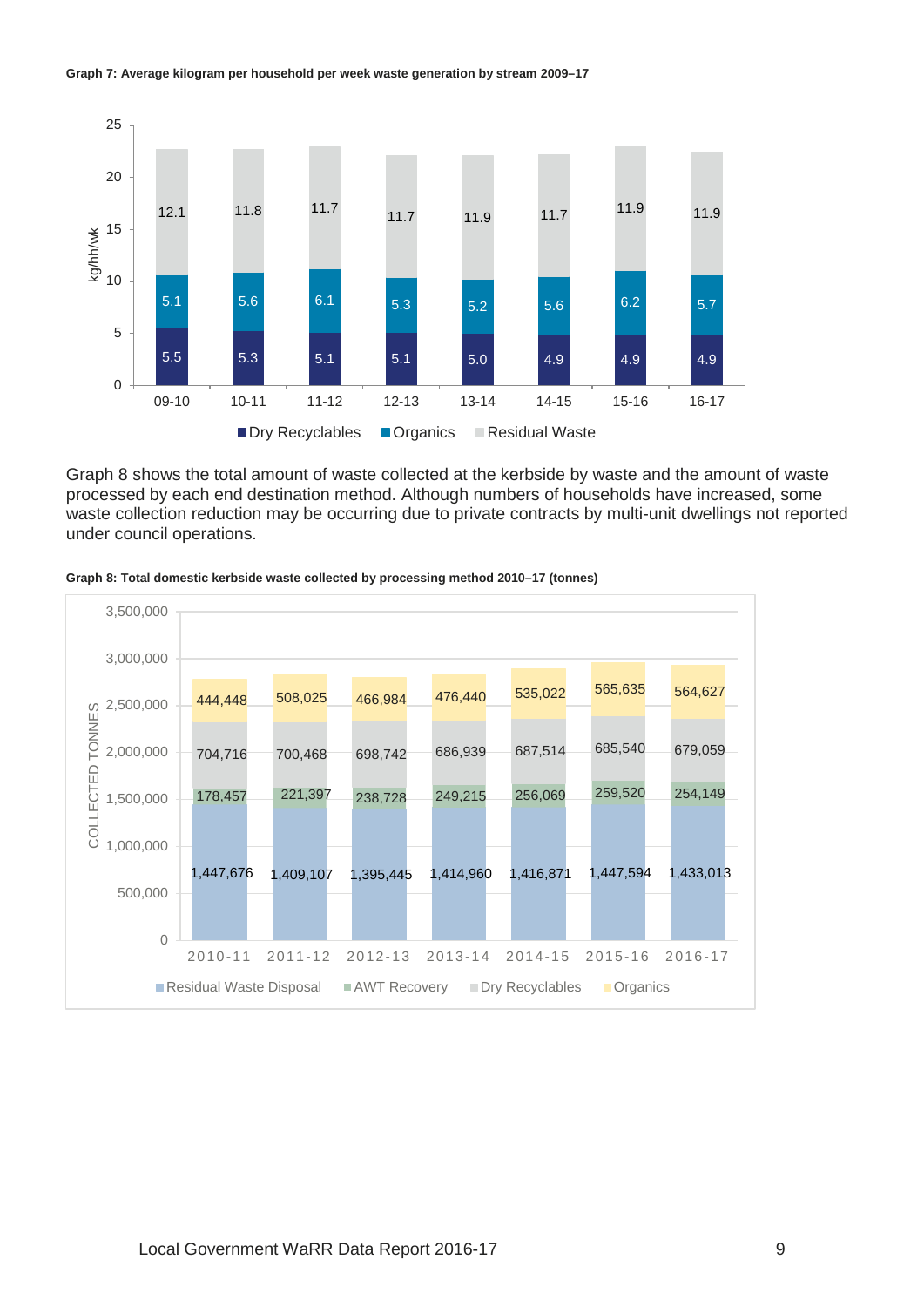# <span id="page-11-0"></span>**2. Recycling**

# <span id="page-11-1"></span>**2.1. Dry recyclables collected and recycled**

## **Dry recyclables formed 22% of total domestic waste in 2016–17, where a total of 804,189 tonnes were collected (compared to 35% or 663,876 tonnes in 2005–06).**

Dry recyclables are collected from three sources:

- Kerbside collections accept mixed household recyclables, including paper, newspaper, magazines, cardboard, plastic film and bottles, steel and aluminium cans, and glass bottles.
- Drop-off facilities allow residents to bring in recyclables, including electronic waste (e-waste), batteries, gas bottles and oils.
- Clean-up services collect large metals and bulky goods.

Table 2 shows the collection method and the regional area from which dry recyclables were collected. In NSW, 804,189 tonnes of dry recyclables were collected in 2016–17. Of this, 84% or 679,059 tonnes was collected from the kerbside, with residents taking 12% to drop-off points and the remaining 4% collected by clean-up services.

Around 72% of drop-off material was collected from the Regional Area and the Rest of State, while the Sydney Metro and Extended Area collected the most from kerbside and clean-up services. This reflects the different service provisions and access to kerbside collections between the areas.

|                   | <b>Sydney</b><br><b>Metro</b> | <b>Extended</b><br><b>Area</b> | <b>Regional</b><br>Area | <b>Rest of</b><br><b>State</b> | <b>NSW</b> |
|-------------------|-------------------------------|--------------------------------|-------------------------|--------------------------------|------------|
| No. of councils   | 30                            | 12                             | 19                      | 51                             | 112        |
| Kerbside (tonnes) | 368.294                       | 144.971                        | 89,214                  | 76,581                         | 679.059    |
| Drop-off (tonnes) | 1.955                         | 25,069                         | 35,790                  | 32,262                         | 95,076     |
| Clean-up (tonnes) | 26,631                        | 1,284                          | 1,263                   | 875                            | 30,054     |
| Total (tonnes)    | 396,880                       | 171,324                        | 126,267                 | 109,718                        | 804,189    |

### **Table 2: Dry recyclables collected by collection method and regional area 2016–17 (tonnes)**

In NSW 112 of 128 councils reported a recycling collection service covering 89% of households in the State. The Sydney Metro region collected 54% of the total kerbside recyclables from 1.47 million households with a service.

Table 3 shows the average weight of dry recyclables collected from 2,671,542 NSW households and by capita per region. On average, 254 kg/year of kerbside dry recyclables were collected from households with a recycling service in 2016–17, a weekly average of 4.89kg per household or 1.88kg per person.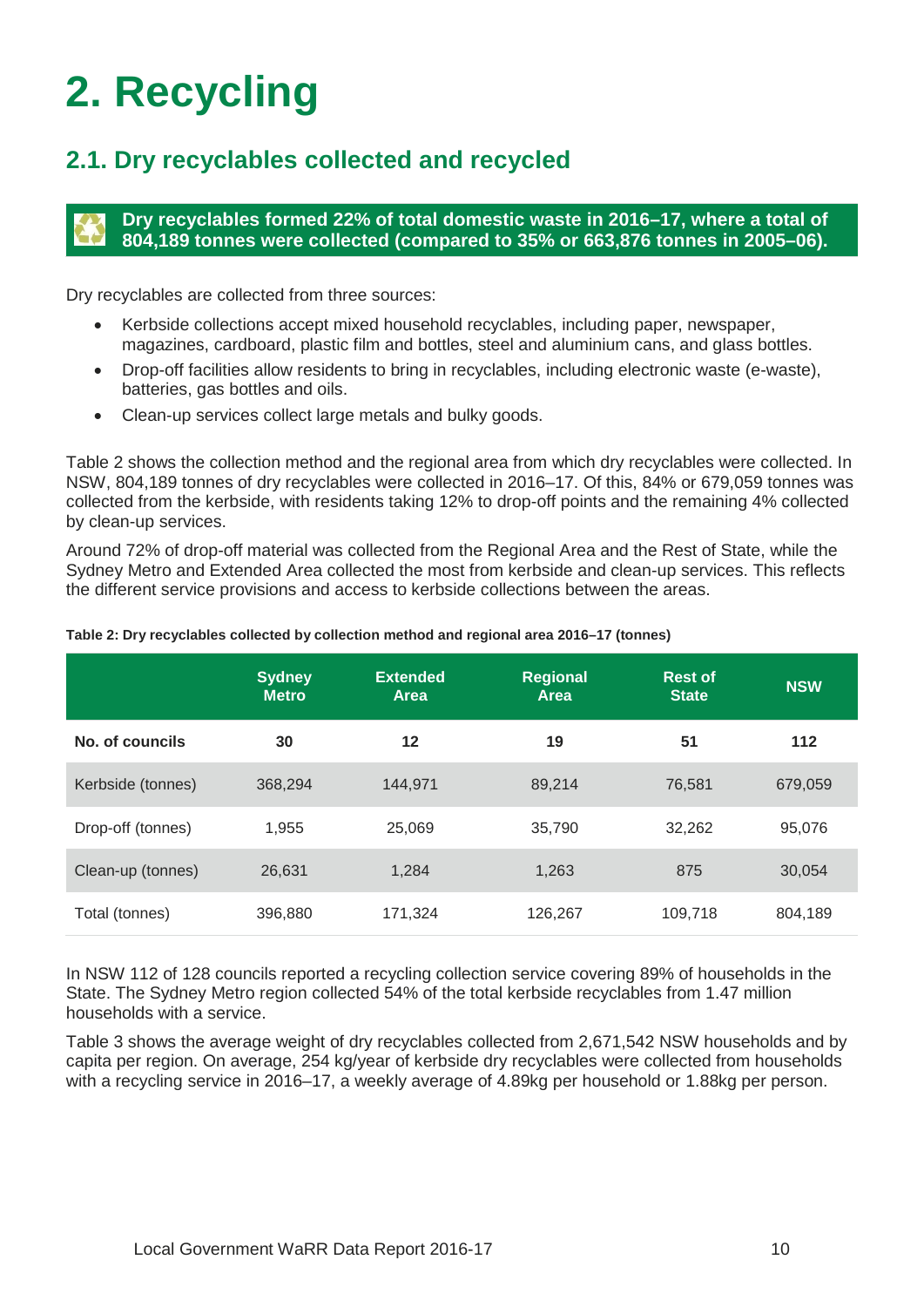### **Table 3: Dry recyclables collected per household / person by region 2016–17**

|                      |                                | Household <sup>1</sup>  |                         | Person <sup>2</sup>     |                         |
|----------------------|--------------------------------|-------------------------|-------------------------|-------------------------|-------------------------|
| <b>Region</b>        | No. households<br>with Service | <b>Annual Ave</b><br>kg | <b>Weekly Ave</b><br>kg | <b>Annual Ave</b><br>kg | <b>Weekly Ave</b><br>kg |
| <b>Sydney Metro</b>  | 1,446,961                      | 254.5                   | 4.89                    | 91.6                    | 1.76                    |
| <b>Extended Area</b> | 567,003                        | 255.7                   | 4.92                    | 102.2                   | 1.97                    |
| Regional Area        | 312,711                        | 285.3                   | 5.49                    | 123.8                   | 2.38                    |
| <b>Rest of State</b> | 344,867                        | 222.1                   | 4.27                    | 95.9                    | 1.84                    |
| <b>NSW</b>           |                                | 254.2                   | 4.89                    | 97.6                    | 1.88                    |

**Note:** Due to rounding and presentation of data to 1 decimal place, the multiplication of the weekly data per person may not match the annual figures when multiplied by 52

Graph 9 shows the weight of dry recyclables collected by kerbside collections by area in comparison to the previous year. The Regional Regulated Area slightly increased collection, however the overall NSW total remained broadly the same as the previous five years.

### 800,000 700,000 91,009 82,330 87,066 77,815 76,581 600,000 83,899 84,300 83,224 88,764 89,214 onnes collected tonnes collected 500,000 ■ Rest of State 141,218 145,432 147,521 146,660 144,971 RRA 400,000 **ERA**  300,000 SMA 200,000 382,616 374,876 369,704 372,300 368,294 100,000 - 2012-13 2013-14 2014-15 2015-16 2016-17

#### **Graph 9: Kerbside dry recyclables collected by area 2012–17 (tonnes)**

The level of dry recyclables collected at the kerbside has held steady over the past five years as illustrated in Graph 10. Therefore any increases in overall recycling has come from non-kerbside collections, organic waste collections and AWT material recycled.

 $\overline{a}$ 

<span id="page-12-0"></span><sup>&</sup>lt;sup>1</sup> The household average is based on the number of serviced households

<span id="page-12-1"></span><sup>&</sup>lt;sup>2</sup> The person average is based on the total population in councils with kerbside recycling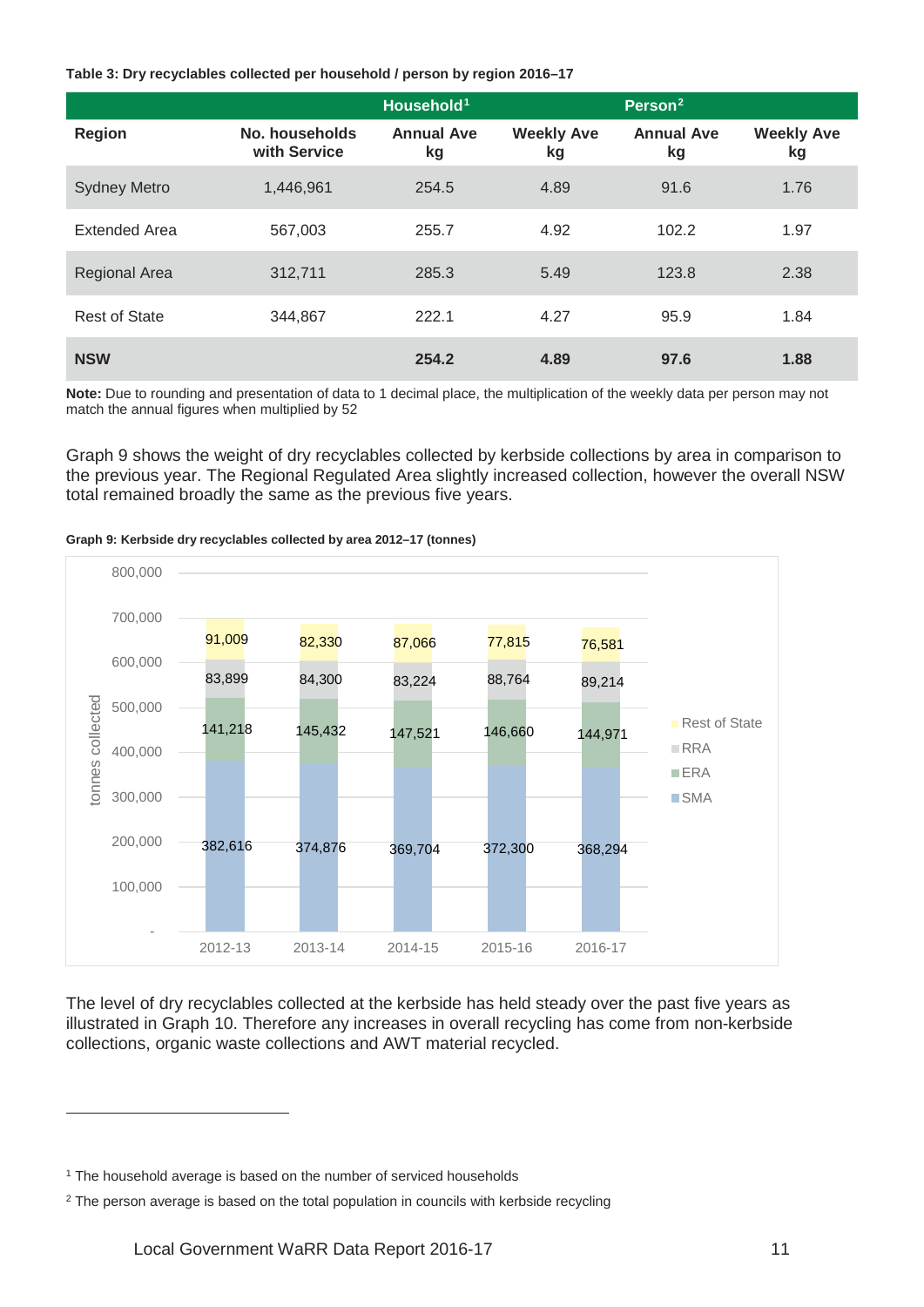

Graph 11 below is the average by material collected over the past four years based on compositional recycling audit data.



**Graph 11: Kerbside recycling collected by material in tonnes per year 2013–17**

## <span id="page-13-0"></span>**2.2. Organics collected and recycled**

Like dry recyclables, organics are collected through kerbside, drop-off and clean-up services. A total of 46 councils collect garden organics only and 28 councils collect food and garden organics (FOGO), with four councils using both systems. Statewide, 50 councils did not collect organics at the kerbside. Household garden organics are mainly bark, leaves, twigs and lawn clippings, while the FOGO cocollection service also includes household food scraps.

Table 4 shows the organics collected at the kerbside in 2016–17. The total weight of organics collected at the kerbside increased by 16% from 476,440 in 2013–14 to 564,627 tonnes in 2016–17. From this amount, 97% was recovered, leaving only 3% of rejects and contaminants being sent to landfill. The 32 councils with collection systems accepting FOGO collected 139,450 tonnes in 2016–17.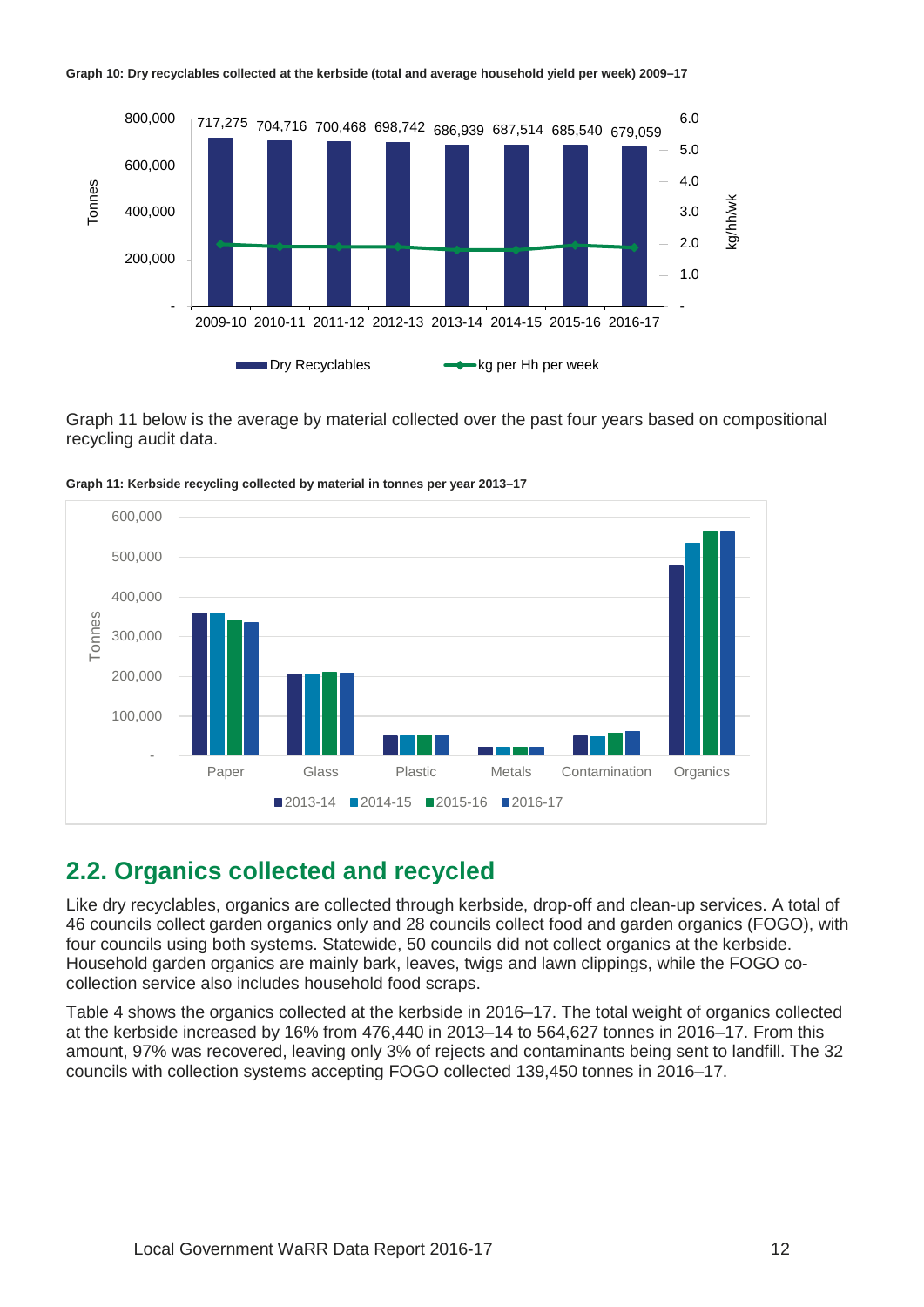| Table 4: Organics collected at the kerbside by method and by region 2016–17 (tonnes) |  |  |
|--------------------------------------------------------------------------------------|--|--|
|--------------------------------------------------------------------------------------|--|--|

|                                 | <b>Sydney Metro</b> | <b>Extended Area</b>   | <b>Regional Area</b> | <b>Rest of State</b> | <b>NSW</b> |  |
|---------------------------------|---------------------|------------------------|----------------------|----------------------|------------|--|
|                                 |                     | <b>Garden organics</b> |                      |                      |            |  |
| Councils with service           | 25                  | 8                      | $6\phantom{1}$       | 11                   | 50         |  |
| Tonnes collected                | 259,087             | 109,517                | 32,378               | 24,195               | 425,177    |  |
| Food and garden organics (FOGO) |                     |                        |                      |                      |            |  |
| Councils with service           | 3                   | 2                      | 10                   | 17                   | 32         |  |
| Tonnes collected                | 34,837              | 15,945                 | 57,982               | 30,686               | 139,450    |  |
| <b>Total organics</b>           |                     |                        |                      |                      |            |  |
| Councils with service           | 28                  | 10                     | 16                   | 28                   | 82         |  |
| <b>Tonnes collected</b>         | 293,924             | 125,462                | 90,360               | 54,881               | 564,627    |  |

### **More FOGO collections in NSW than ever: 32 councils collected 139,450 tonnes in 2016–17, compared to 84,215 tonnes in 2012–13, a 40% increase.**

Graph 12 below shows the steady increase in the organics collected by region over the past five years. Kerbside organics collection in 2016–17 increased by 6% (around 30,000 tonnes) from 2014–15.

There have been increases in all regions except Sydney Metro, which can be attributed to natural annual fluctuations (annual rainfall increasing or decreasing organics production), as most council had a slight decrease in collections. NSW councils provided a kerbside collection service to 60% of all households for organics and/or FOGO.



**Graph 12: Organics collected at the kerbside by region 2010–17 (tonnes)**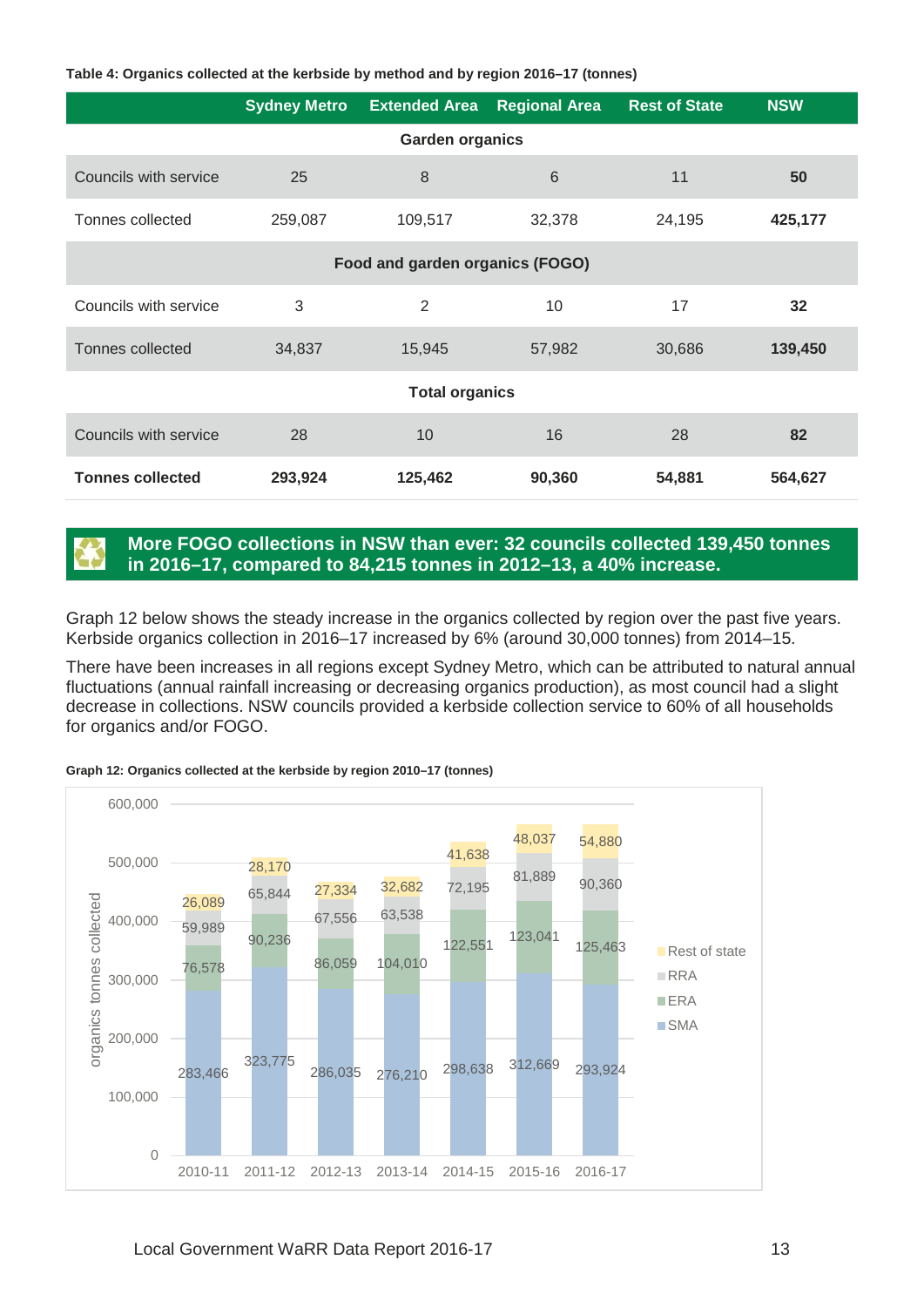Table 5 shows the collected garden organics compared to the food and garden organics per household and capita weekly. The Sydney Metro area collected 6.33kg of organics per household weekly, compared to 8.22kg of FOGO. The Regional Area collected 5.51kg of organics compared with 7.78kg of FOGO. The Rest of State collected 5.71kg per household per week.

Across all areas FOGO produces the greatest yield, by taking the food out of the waste bin thus reducing landfill and increasing recycling rates.

The FOGO systems have been increasing over the past few years and proving to provide a greater yield in achieving recycling targets per household and capita than the regular garden organics.

## **Across all areas FOGO produces greater yield. By taking food out of the waste bin this reduces landfill and increases recycling rates.**

#### **No. LGA No. LGA Household Average Person Average Region Organics Service FOGO Service Organics kg/wk Fogo kg/wk Organics kg/wk Fogo kg/wk** Sydney Metro 25 3 6.33 8.22 2.20 3.07 Extended Area 8 2 4.93 9.24 1.90 3.68 Regional Area 6 10 5.51 7.78 2.55 3.26 Rest of State 11 17 17 14.40 5.71 1.94 2.46 NSW 50 32 5.70 7.42 2.12 3.04

**Table 5: Organics collected per household[3](#page-15-0) / person[4](#page-15-1) by region 2016–17 (kilograms)**

Table 6 shows 74% of kerbside organics are collected from the Sydney Metro and Extended Area. The amount of material which was sent to landfill as reject or contamination was on average 3% in NSW.

### **Table 6: Organics including FOGO collected at the kerbside by region 2016–17 (tonnes)**

| <b>Region</b>        | <b>Collected</b> | <b>Recycled</b> | <b>Disposed</b> |
|----------------------|------------------|-----------------|-----------------|
| <b>Sydney Metro</b>  | 293,924          | 288,478         | 5,446           |
| <b>Extended Area</b> | 125,463          | 124,360         | 1,103           |
| Regional Area        | 90,360           | 88,331          | 2,029           |
| <b>Rest of State</b> | 54,880           | 47,246          | 7,634           |
| <b>NSW</b>           | 564,627          | 548,415         | 16,212          |

 $\overline{a}$ 

<span id="page-15-0"></span> $3$  The household average is based on the actual number of serviced households

<span id="page-15-1"></span><sup>4</sup> The person average is based on the households with a service pro rata to population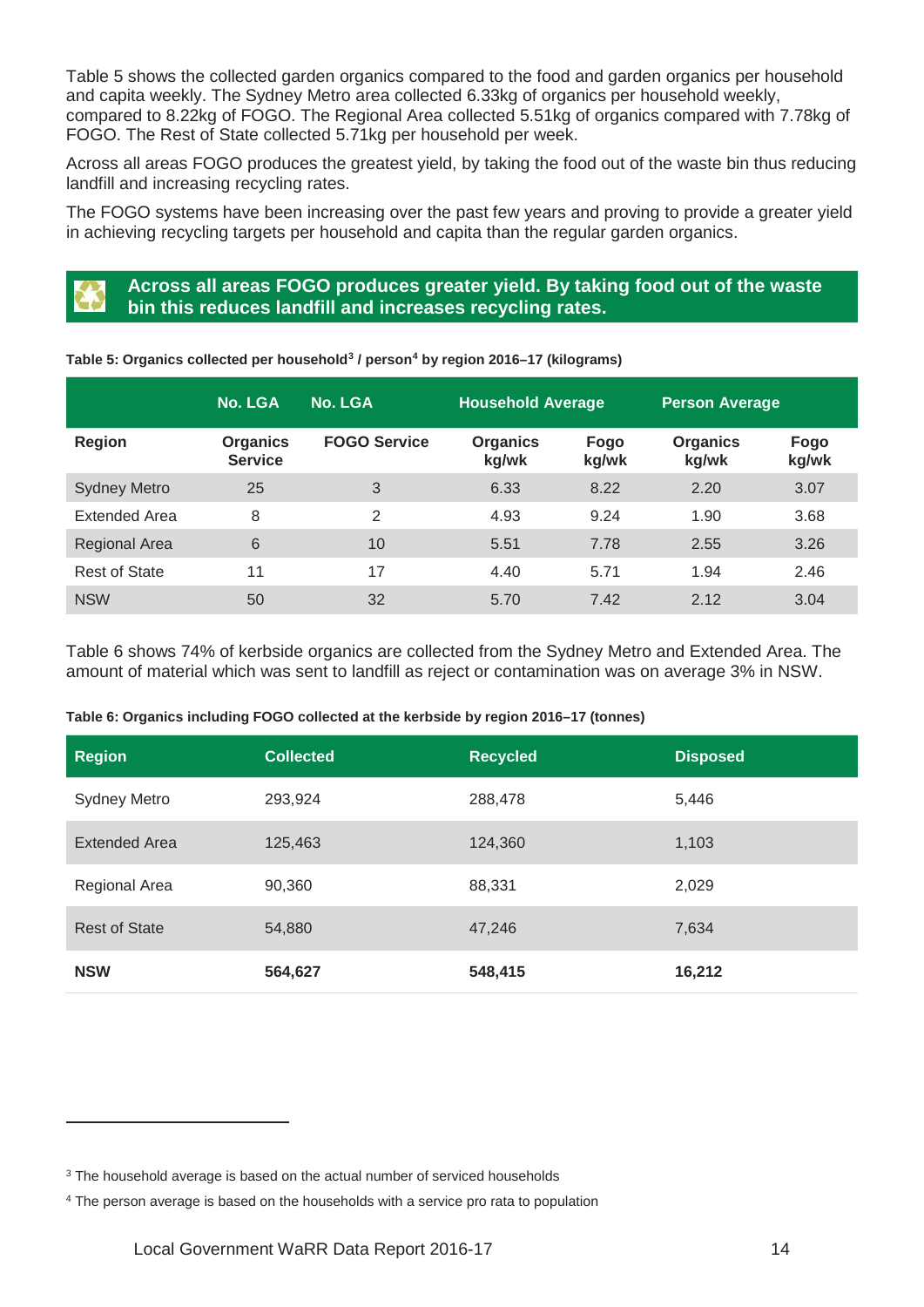# <span id="page-16-0"></span>**2.3. Organics collection systems**

Overall, organics-only collected decreased by 6% (47,940 tonnes) in comparison to 2015–16. Kerbside organic collections stayed about the same, however drop-off organics decreased by 37,000 tonnes and collections from clean-up services decreased by 10,000 tonnes from 2015–16. As organics generation can be seasonal, the decrease tends to be across all areas and councils. This reflects generation was less rather than anything else, as the number of households and services have remained consistent.

Table 7 shows how organics were collected across NSW, where the majority was collected by kerbside collection. In the Rest of State, the main weight of organics collected was via drop-off, probably reflective of the more limited kerbside provision in this area. In all, 697,702 tonnes of organics were collected from kerbside, drop-off and clean-up services. Of this, 81% or 564,627 tonnes from kerbside including 139,450 tonnes collected from FOGO.

|                     | <b>Sydney Metro</b> | <b>Extended Area</b> | <b>Regional Area</b> | <b>Rest of State</b> | <b>NSW</b> |
|---------------------|---------------------|----------------------|----------------------|----------------------|------------|
| Kerbside            | 293,924             | 125.463              | 90,360               | 54,880               | 564,627    |
| Drop-off            | 7.127               | 25,930               | 33,079               | 48,474               | 114,610    |
| Clean-up            | 6.970               | 8.969                | 2.229                | 297                  | 18,465     |
| <b>Total tonnes</b> | 308,021             | 160,362              | 125,668              | 103,651              | 697,702    |

### **Table 7: Organics collected by method and region 2016–17 (tonnes)**

#### **Graph 13: Kerbside organics collected by method 2013–17 (tonnes)**



Graph 14 shows the collected dry recyclables year-on-year is stable but there is a linear increase over time in the quantity of organics collected. A slight decrease in 2016–17 was due to a drier season producing less organics.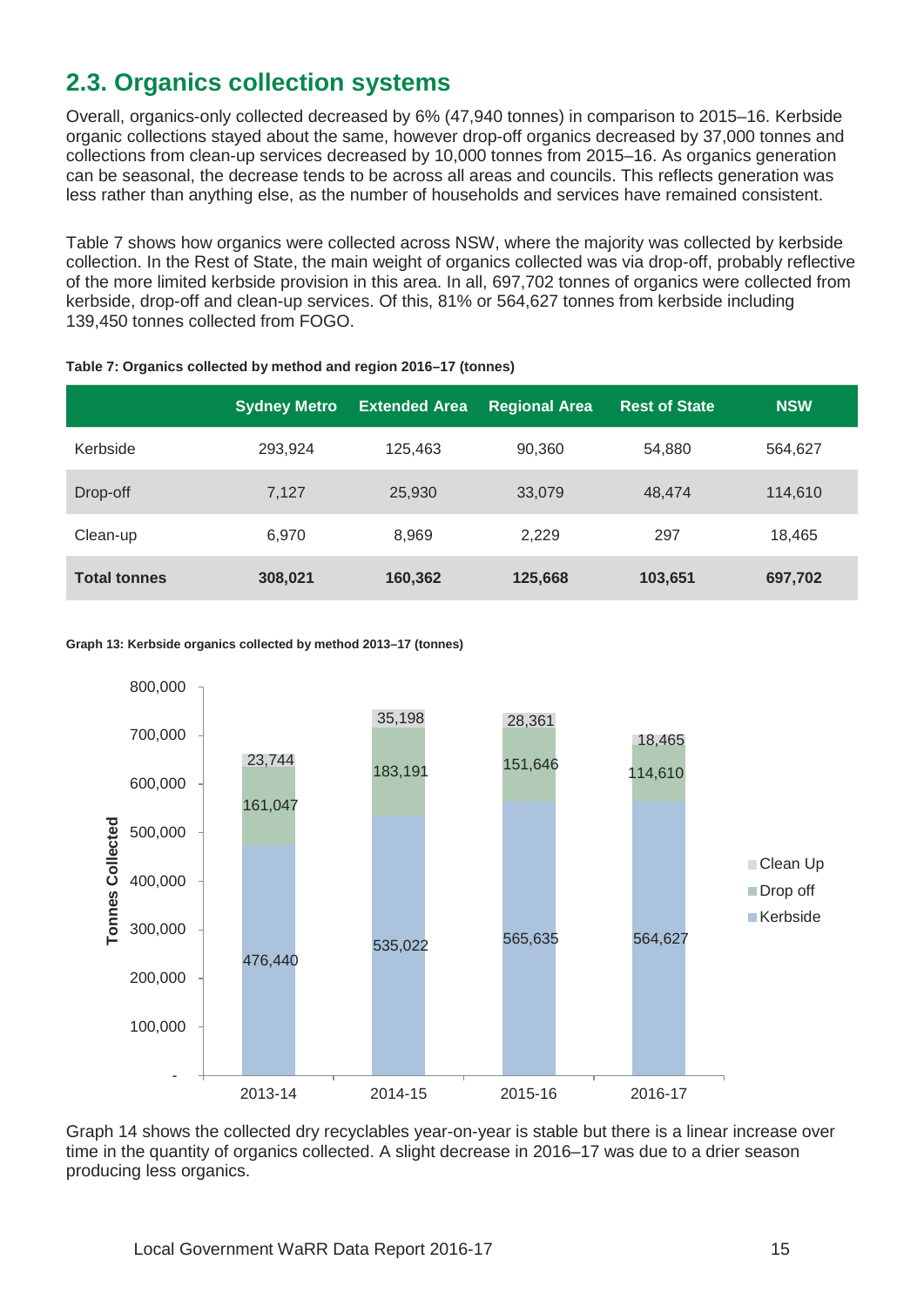

#### **Graph 14: Dry recyclables and organics collected by year 2009–17 (tonnes)**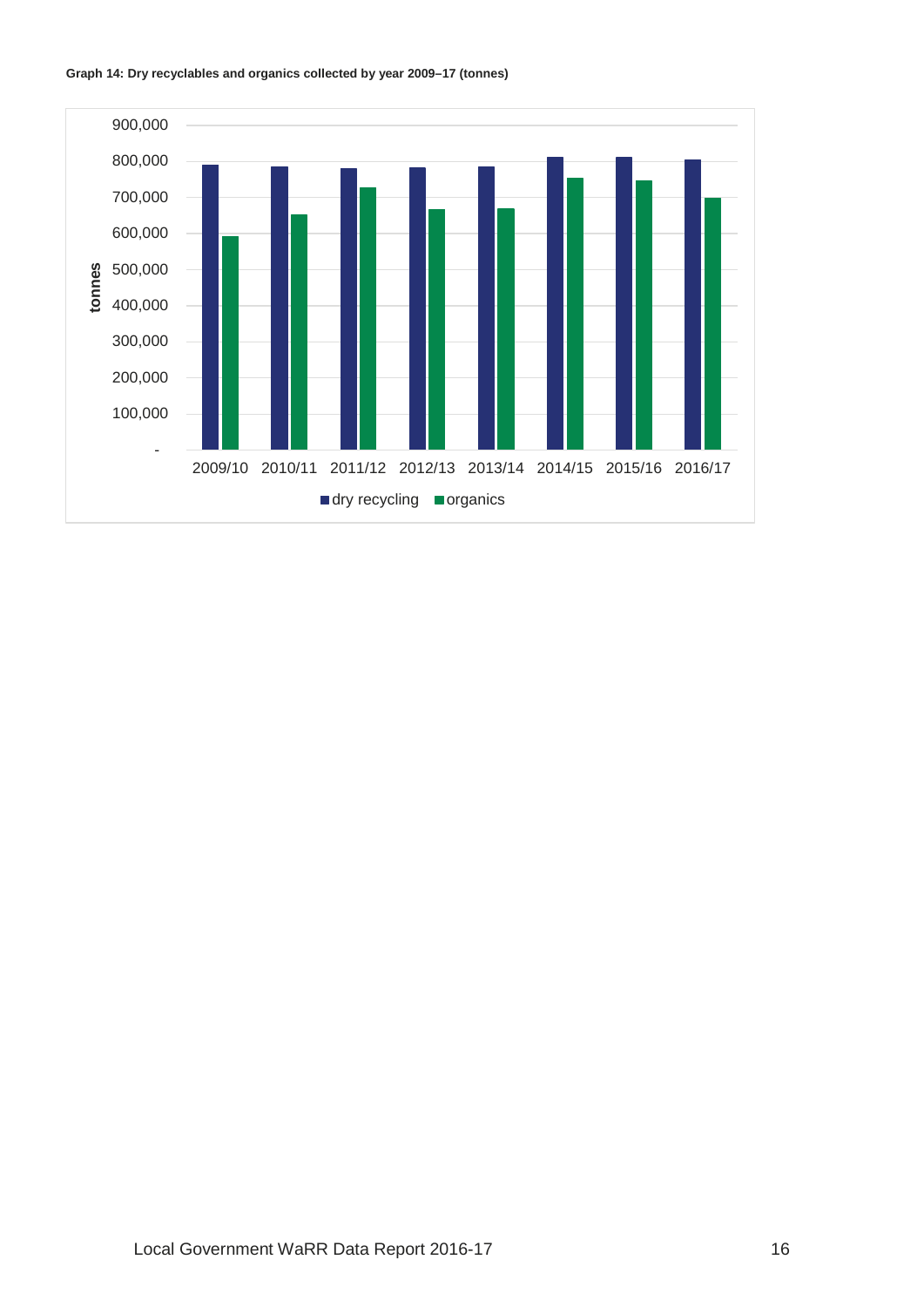# <span id="page-18-0"></span>**3. Residual waste**

Residual waste is the remaining waste after households have separated out the dry recyclables and organics. It is collected from one of three methods: kerbside, at drop-off facilities and through clean-up services. The residual waste is either:

- treated in an AWT facility before disposal, or
- sent directly to landfill.

NSW residents disposed of 1,912,742 tonnes of residual waste to landfill. This figure includes:

- residual waste collected at the kerbside and sent direct to landfill (1,162,104 tonnes)
- residual waste from drop-off centres (203,385 tonnes)
- residual waste, from clean-up collections (184,152 tonnes)
- rejects from AWT sent to landfill (270,909 tonnes)
- rejects from dry recyclables sent to landfill from kerbside, clean-up and drop-off methods (65,541 tonnes)
- rejects from organics sent to landfill from kerbside, clean-up and drop-off methods (26,651 tonnes).

# <span id="page-18-1"></span>**3.1. Kerbside residual waste collected and recycled**

In 2016–17 the total amount of waste collected from kerbside residual waste collections decreased by 2.2% from the previous year to 1,687,162 tonnes

Graph 15 shows that the decreases were outside the Sydney Metro Area. This only includes council-contracted and day labour waste collected. It does not include some residential properties serviced by private contractor. However the average per person collection remains the same since 2013.



### **Graph 15: Kerbside residual waste collected by region 2013–17 (tonnes)**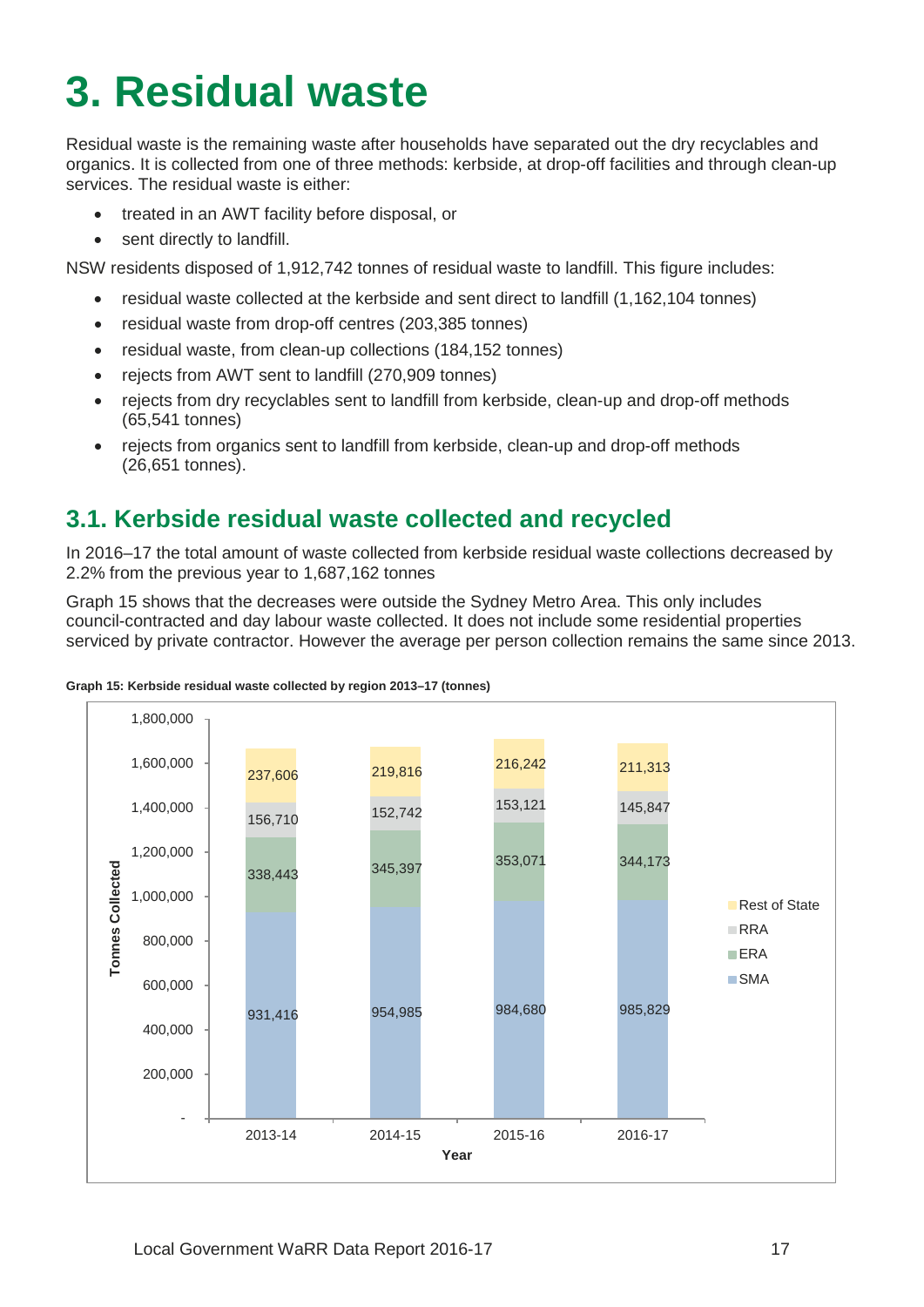## **Sixteen councils sent 525,000 tonnes of kerbside residual waste to an AWT facility where 49% was processed to be recycled (254,000 tonnes).\***

\* Figures have been rounded up to the nearest whole number

Graph 16 shows the residual waste collected by region and the amount sent to an AWT facility. The SMA accounting for 52% of the NSW tonnes disposed.



**Graph 16: Kerbside residual waste by end destination by region 2013–17 (tonnes)**

The average weekly residual waste created by each household remained the same as 2015–16 at 11.9kg. Of the 128 councils with residual waste collection services, 16 sent some or all of their kerbside residual waste to an AWT facility. From the created waste, 254,149 tonnes were recovered by AWT (see Appendix tab 9 for more detail).

**Table 8: Kerbside residual waste collected per household/person by region 2016–17 (kilograms)**

|                      | <b>Household Average</b> |                  | <b>Person Average</b> |                  |
|----------------------|--------------------------|------------------|-----------------------|------------------|
| <b>Region</b>        | <b>Annual kg</b>         | <b>Weekly kg</b> | <b>Annual kg</b>      | <b>Weekly kg</b> |
| <b>Sydney Metro</b>  | 671.5                    | 12.9             | 241.1                 | 4.6              |
| <b>Extended Area</b> | 608.6                    | 11.7             | 243.3                 | 4.7              |
| <b>Regional Area</b> | 462.8                    | 8.9              | 200.6                 | 3.9              |
| <b>Rest of State</b> | 546.8                    | 10.5             | 238.2                 | 4.6              |
| NSW*                 | 616.8                    | 11.9             | 237.0                 | 4.6              |

\*Figure totals for NSW may not add up to the sum of the table component numbers because they are averages.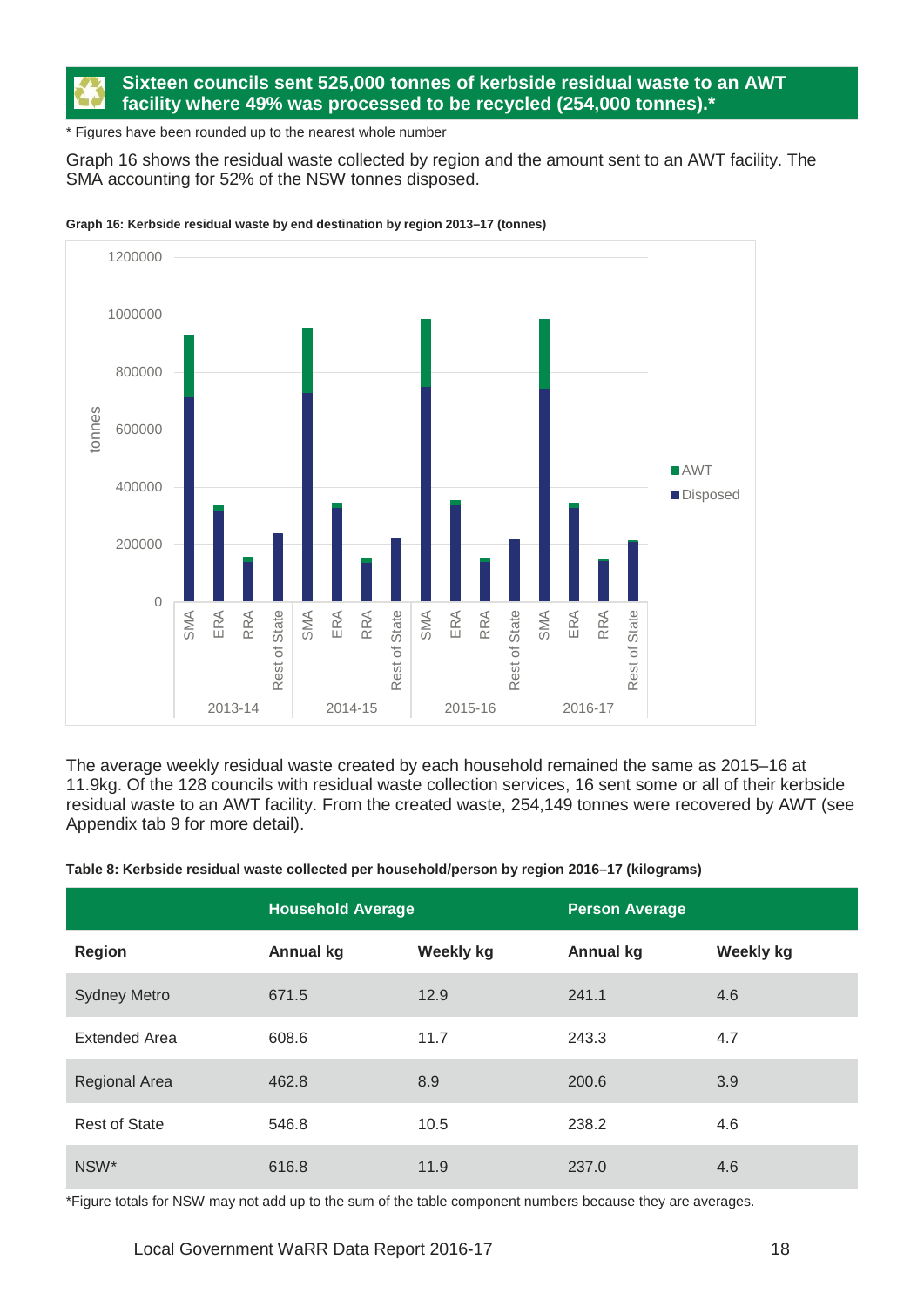## **Avoid and reduce waste generation: per household average residual waste has held level since 2010–11.**





# <span id="page-20-0"></span>**3.2. Collection systems**

 $\overline{a}$ 

In 2016-17, NSW councils can be categorised into five types of collection systems, each with a combination of waste, recycling, organics and food and garden organics (FOGO). The collection figures in Table 9 are an average amount collected based on households with a service calculated to kilograms per household per week.

All 128 NSW councils had a residual waste collection service. Kerbside waste services covered 91% of households in NSW, 91% in Sydney Metro, 99% in ERA, 88% Regional Area and 85% in Rest of State.

A total of 111 of 128 councils provided a weekly service, collecting 12.37kg/hh/wk and 17 councils collected fortnightly, yielding 7.47kg/hh/wk.

A total of 112 councils provided a dry recycling service; 16 councils with weekly collection at 4.49kg/hh/wk and 96 with fortnightly predominant service collecting 4.95kg/hh/wk, delivering a service to 89% of households in NSW.

A garden organics service was offered by 50 councils. Of those, 44 used a fortnightly service, yielding 5.33kg/hh/wk.

The number of councils using food and garden organics (FOGO) increased to 32, with 19 councils having a weekly service collecting 7.70kg/hh/wk and 13 councils with a fortnightly service collecting 3.93kg/hh/wk.

<span id="page-20-1"></span>*<sup>5</sup>* Household average is based on the number of service households. Person average is based on the total population in councils that provide waste collection.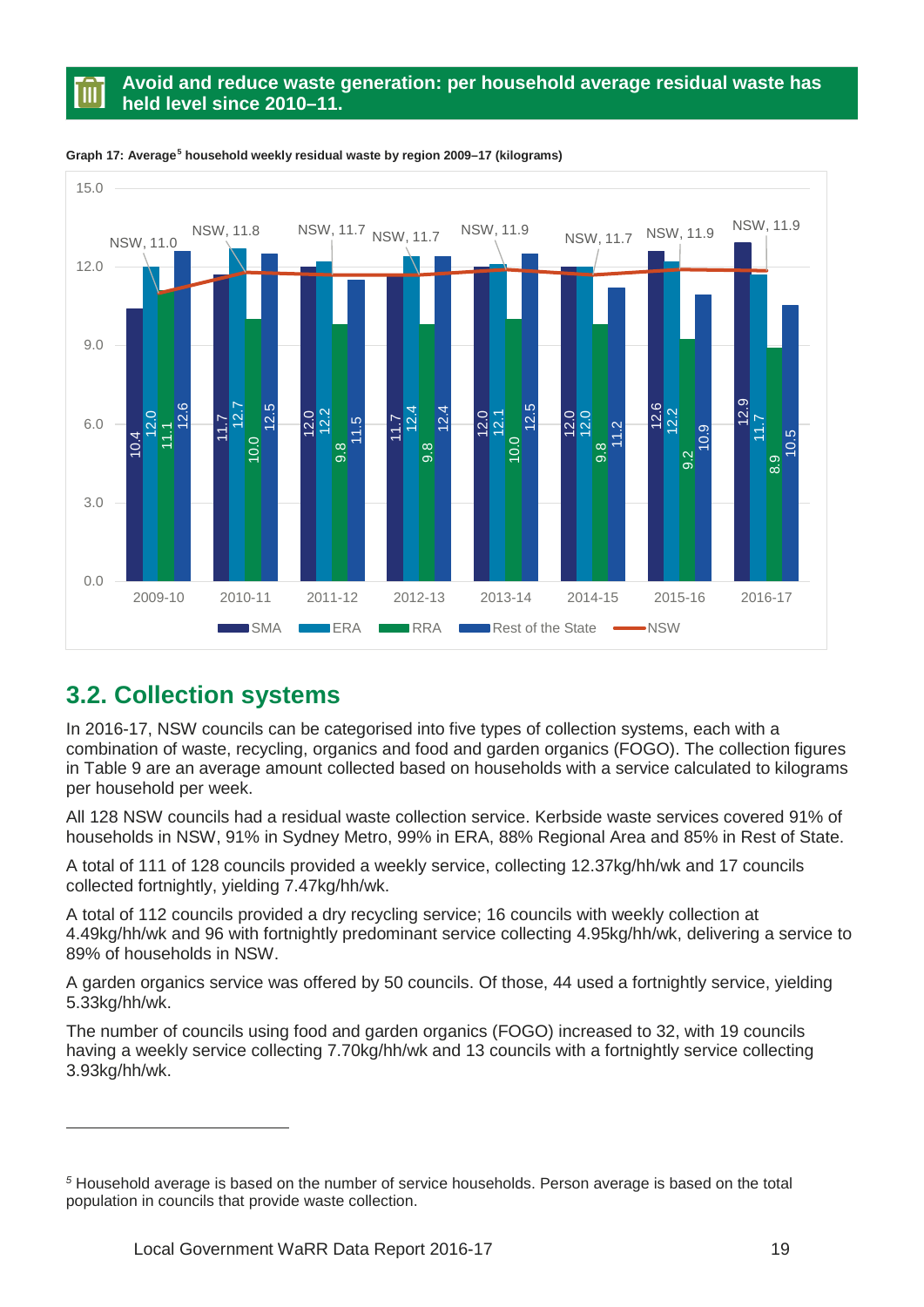The combinations in Table 9 show the average collection yield per system for the councils' predominant service. Note: some councils have a mix and range of services offered.

| No.<br><b>LGAs</b> | Avg. collected<br>kg/hh/wk | <b>Predominant system</b>                            | Avg. recycling rate<br>$\%$ |
|--------------------|----------------------------|------------------------------------------------------|-----------------------------|
| 15                 | 15.96                      | Waste only                                           | 9%                          |
| 36                 | 17.31                      | Waste + Recycling                                    | 34%                         |
| 46                 | 22.35                      | Waste + Recycling + Garden Organics                  | 44%                         |
| 27                 | 19.31                      | Waste + Recycling + FOGO                             | 55%                         |
| 4                  | 24.17                      | Waste + Recycling + Garden Organics +<br><b>FOGO</b> | 41%                         |

**Table 9: Collection systems and average yield per household per week by council 2016–17**

Appendix tab 8 shows each LGA average yield per household and capita.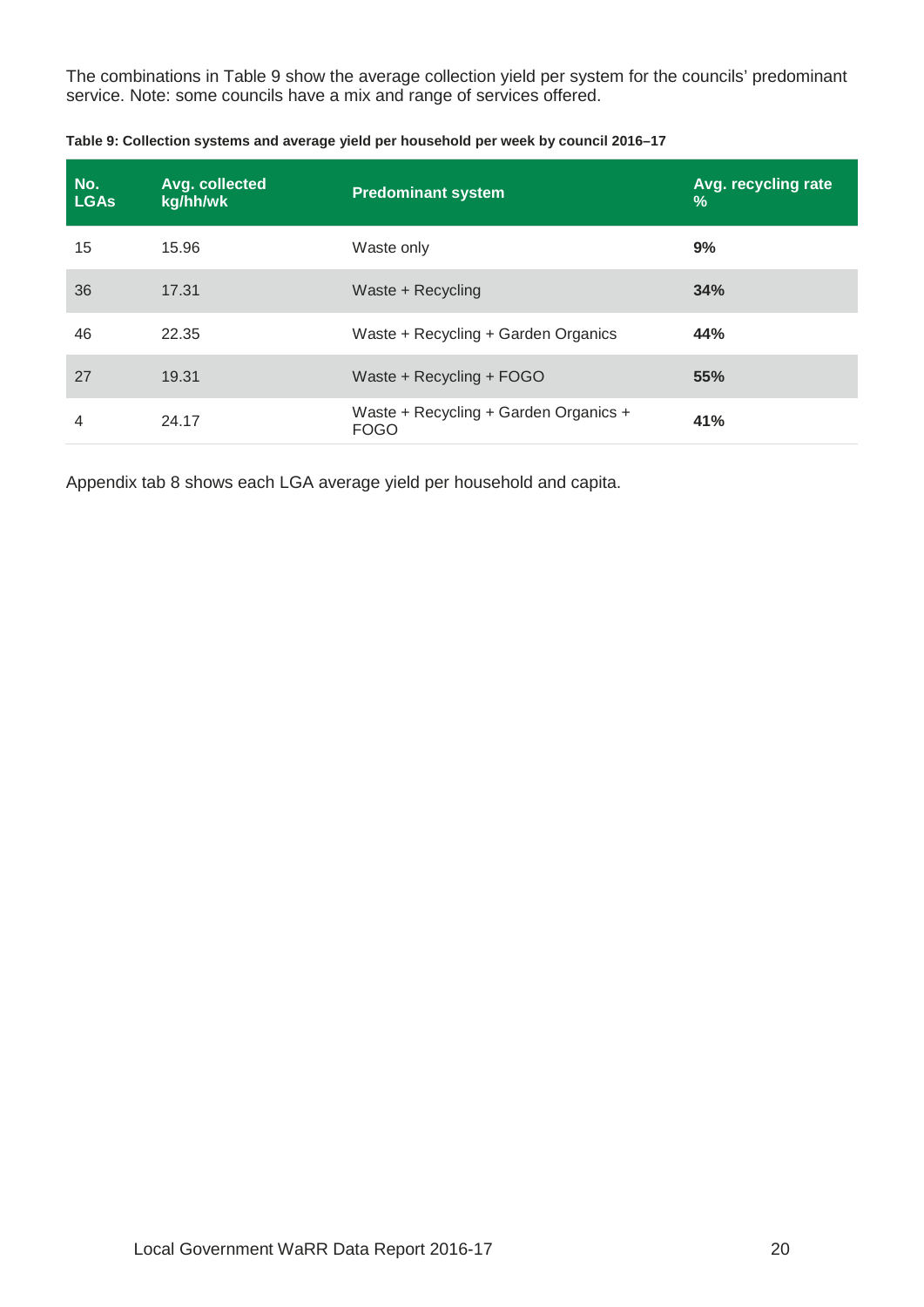# <span id="page-22-0"></span>**4. Disposal to landfill**

# <span id="page-22-1"></span>**4.1. Waste streams**

Waste sent to landfill can come from a variety of collection or service methods. It is often sent directly from residual waste collections from kerbside or clean-up, and some residents take waste direct to drop-off centres. Rejects or contamination from recycling facilities also contribute, along with material unable to be recycled by AWT facilities. AWT facilities have around a 50% processed rate from residual waste before continuing to landfill.

In 2016–17, 1,912,742 tonnes of domestic waste was sent to landfill, a 2% decrease from 2015–16. The Sydney Metro councils sent 48% of this (924,729 tonnes) to landfill, followed by the Extended Area councils who sent 444,349 tonnes (23%).

Graph 18 shows the breakdown of where the material sent to landfill originated from.



**Graph 18: Tonnes sent to landfill from waste stream/collection method by region 2016–17**

Diagram 1 shows the amount of residual waste disposed to landfill, including AWT disposal plus rejects from recycling and organic process. Contaminants from dry recycling and organics, collected kerbside make up 4.8% (92,192 tonnes) of the total. Drop-off contaminants make up 11% (210,028 tonnes). Clean-up contaminants make up 10.1% (192,897). Clean-up waste disposed includes primarily bulky goods and hard waste.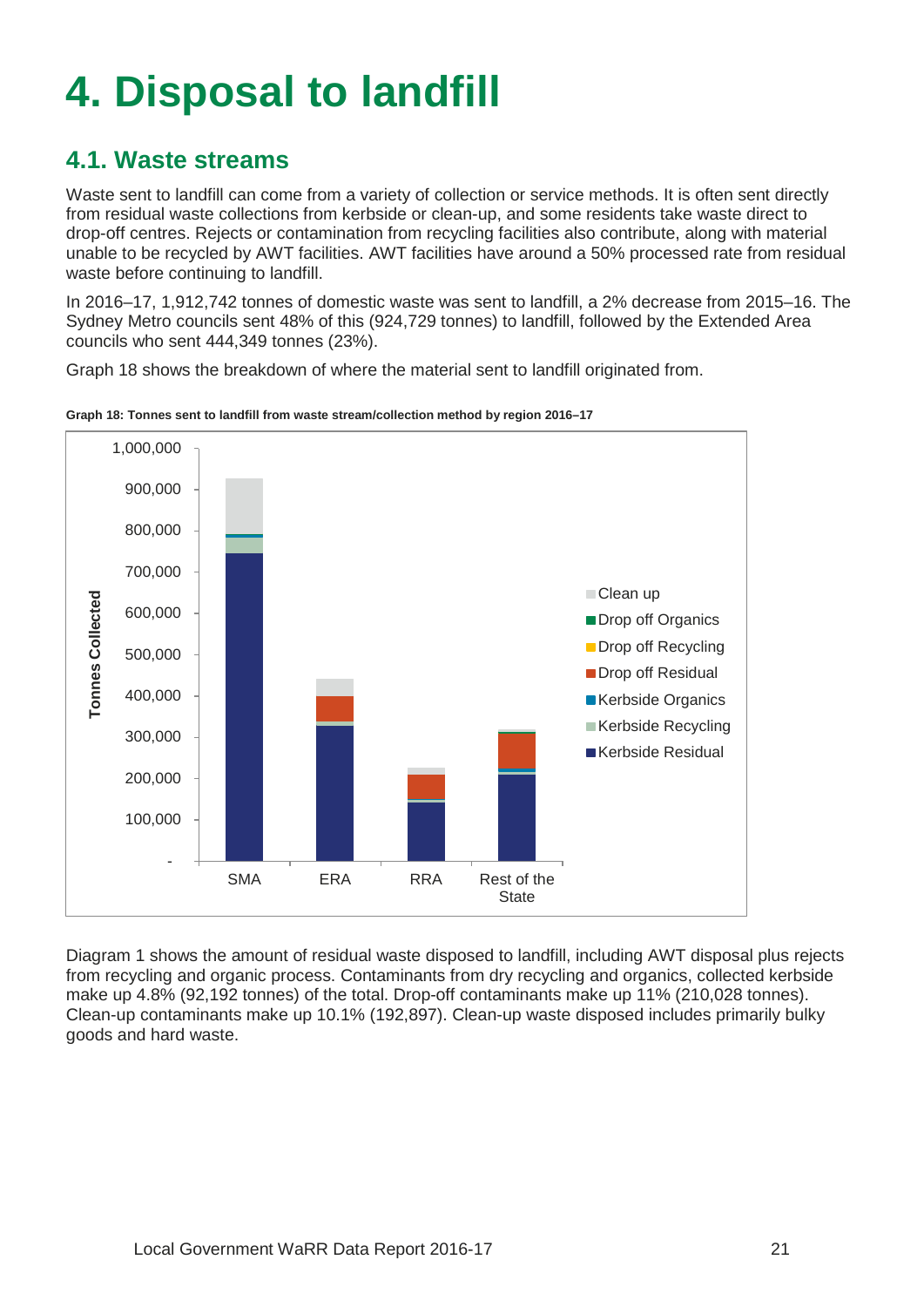



Graph 19 shows there has been only marginal changes in the amount and proportion of residual waste sent to landfill by collection method and stream from the previous few years, although there is an decrease in the total weight of material sent to landfill. Kerbside residual and contaminants from kerbside and drop-off recycling increased in 2016-17.



**Graph 19: Domestic waste disposed to landfill by collection method/waste stream 2013–17 (tonnes)**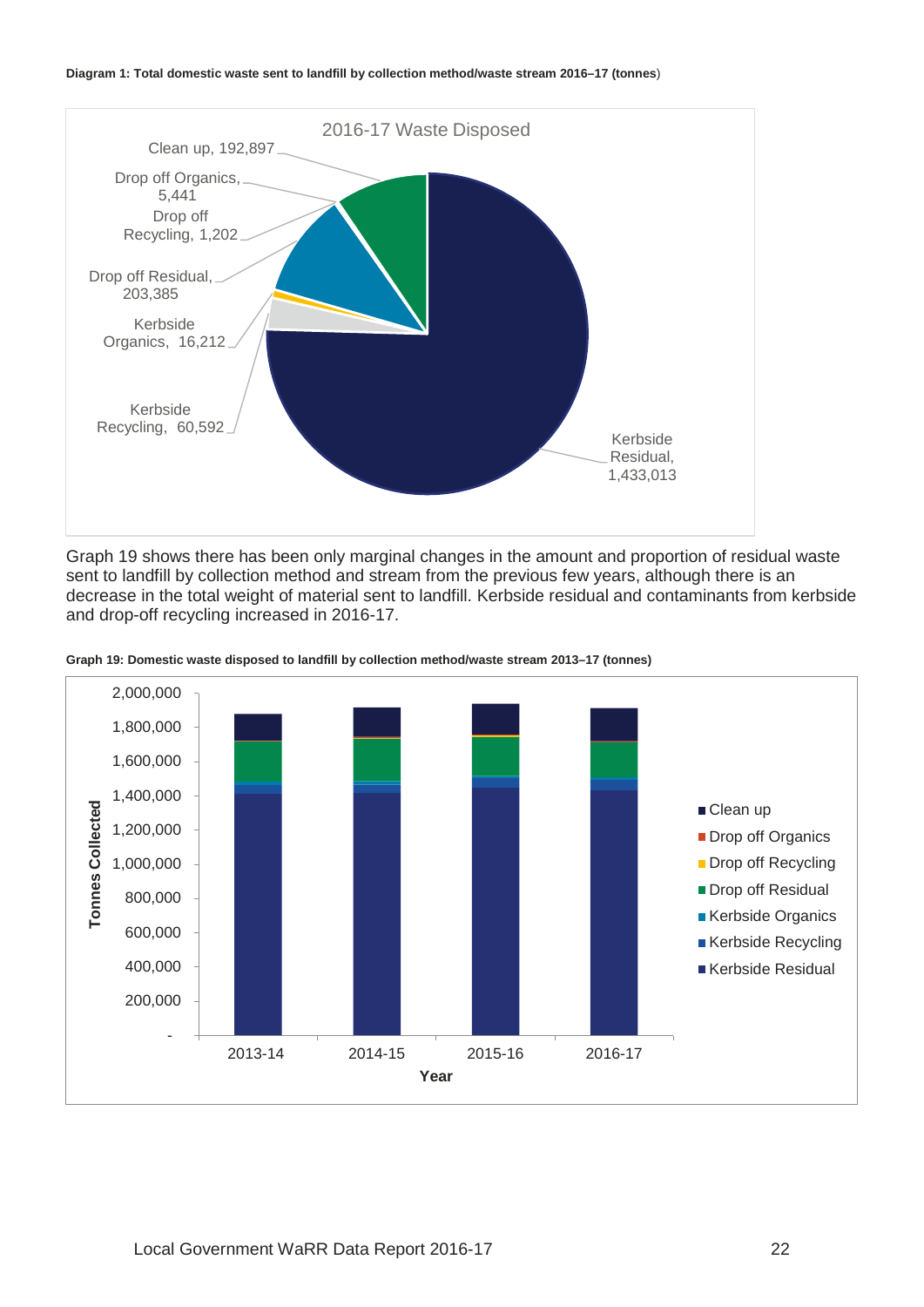# <span id="page-24-0"></span>**5. Clean-up services**

# <span id="page-24-1"></span>**5.1. Waste collected by clean-up services offered by councils**

In 2016–17, 254,769 tonnes were collected from council kerbside clean-up services. Bulky goods made up 75% (191,117 tonnes), metals made up 9% (22,049), followed by garden organics at 7% (18,465 tonnes). The remaining 9% were other waste, white goods, mattresses and e-waste (23,138 tonnes).



**Graph 20: Kerbside clean-up waste by material type, recycled and landfilled 2016–17 (tonnes)**

### 25.8% of the 254,769 tonnes collected by clean-up services were recycled

In NSW, 79 councils provided a variety of different kerbside clean-up services but access to the services varied across councils.

Table 10 shows the weight of source-separated material collected separately from residual waste. Of the 254,769 tonnes collected from kerbside clean-up services, 65,710 tonnes were recycled and 189,059 tonnes went to landfill. The recycling rate from kerbside clean-up services was 25.8% in 2016–17.

For some materials such as garden organics, e-waste and white goods, almost all of the material collected was recycled. For other separately collected materials such as bulky goods, only a proportion of the material collected was suitable for recycling with the remainder disposed of.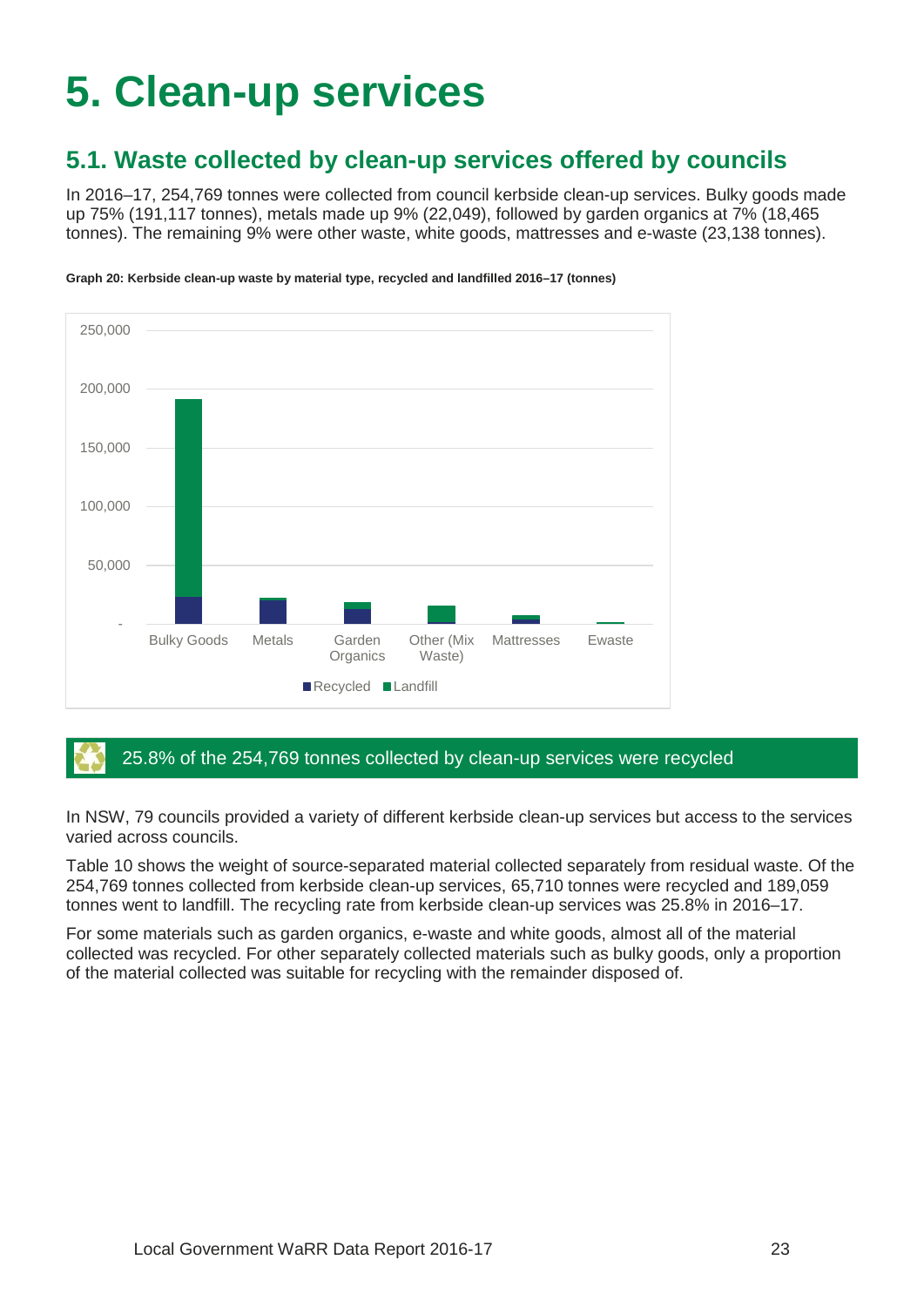#### **Table 10: Tonnes of source separated clean-up materials by type 2016–17**

| <b>Material type</b> | <b>Collected</b> | <b>Recycled</b> | <b>Disposed</b> | % Recycled |
|----------------------|------------------|-----------------|-----------------|------------|
| <b>Bulky Goods</b>   | 191,117          | 23,764          | 167,353         | 12.4%      |
| <b>Metals</b>        | 22,049           | 21,001          | 1,048           | 95.2%      |
| Garden Organics      | 18,465           | 13,467          | 4,998           | 72.9%      |
| Other (Mix Waste)    | 15,133           | 2,172           | 12,961          | 14.4%      |
| <b>Mattresses</b>    | 6,851            | 4,694           | 2,157           | 68.5%      |
| E-waste              | 1,154            | 612             | 541             | 53.1%      |
| <b>Total</b>         | 254,769          | 65,710          | 189,059*        | 25.8%      |

**Note:** The weight of bulky goods disposed of may include recyclable material which was collected as part of the bulky goods such garden organics, mattresses etc.

\*Total figure does not represent the sum of the component numbers due to rounding

#### **Most of the bulky goods and other mixed materials were sent to landfill.** 1 III

Table 11 shows a significant variation between regions in the weight of material collected from clean-up collections and how much of that was recycled. The largest volume of material was collected from the Sydney Metro region, although only 24.2% was recycled. Conversely, the Rest of State collected the least weight, but proportionally recycled the greatest proportion of the material collected.

### **Table 11: Tonnes of bulk waste clean-up materials by area 2016–17**

| <b>Region</b>        | <b>Councils</b> | <b>Collected</b> | <b>Recycled</b> | <b>Landfilled</b> | % Recycled |
|----------------------|-----------------|------------------|-----------------|-------------------|------------|
| <b>Sydney Metro</b>  | 30              | 174,206          | 42,216          | 131,990           | 24.2%      |
| <b>Extended Area</b> | 10              | 58,015           | 17,856          | 40.159            | 30.8%      |
| Regional Area        | 15              | 18,494           | 4,199           | 14,295            | 22.7%      |
| <b>Rest of State</b> | 24              | 4.054            | 1,440           | 2,614             | 35.5%      |
| <b>NSW</b>           | 79              | 254,769          | 65,710*         | 189,059*          | 25.8%      |

\*Total figures do not represent the sum of the component numbers due to rounding

All areas are similar to last year and overall tonnage collected decreased by 1,081 tonnes.

Graph 21 shows the steady increase in kerbside clean-up collection including garden organics, bulky goods and other (mixed waste) since 2010.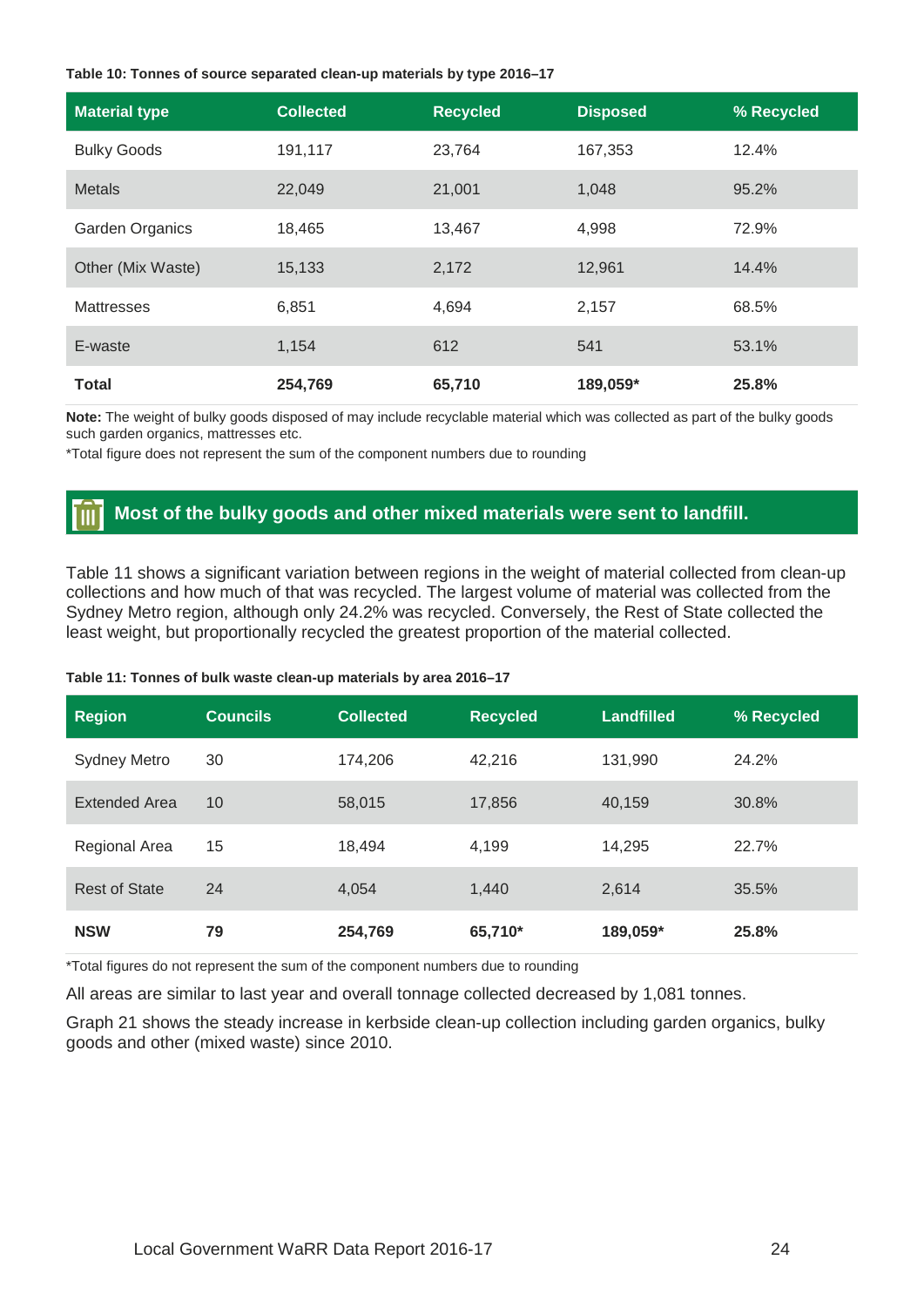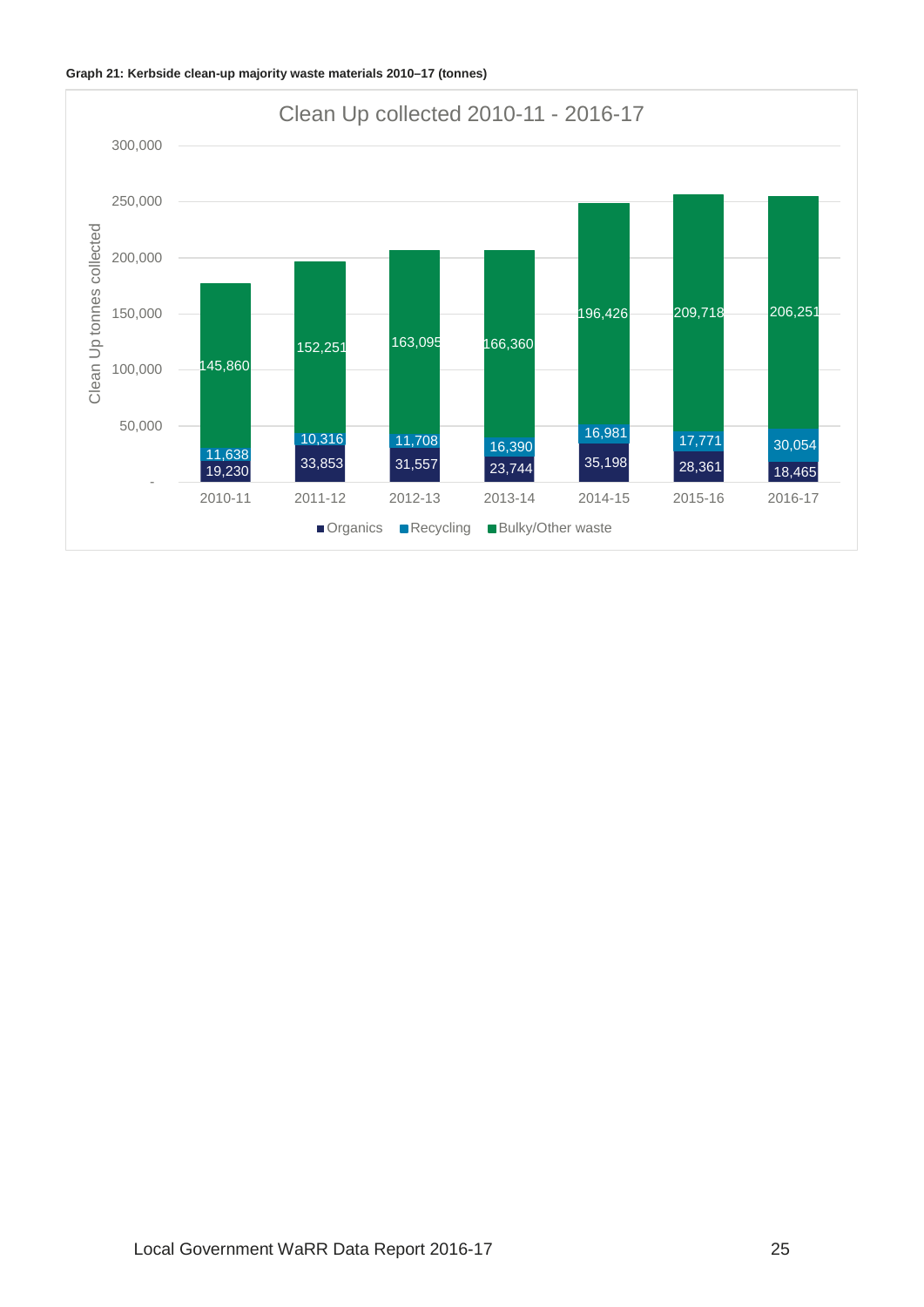# <span id="page-27-0"></span>**6. Drop-off facilities**

# <span id="page-27-1"></span>**6.1. Waste dropped off at a facility by residents**

Graph 22 shows that residents took 438,585 tonnes of material to drop-off facilities in 2016–17. Across NSW, 103 of the total 128 council areas offered some sort of drop-off facility for residents. Graph 22 shows 228,899 tonnes residual waste and 114,610 tonnes organics were collected. Dry recyclables decreased to 95,076 tonnes in 2016–17, with all three streams being less than the previous two years. Overall there was 11% less material collected at drop-off centres in NSW compared to the previous year.



#### **Graph 22: Drop-off received by waste stream 2011–17 (tonnes)**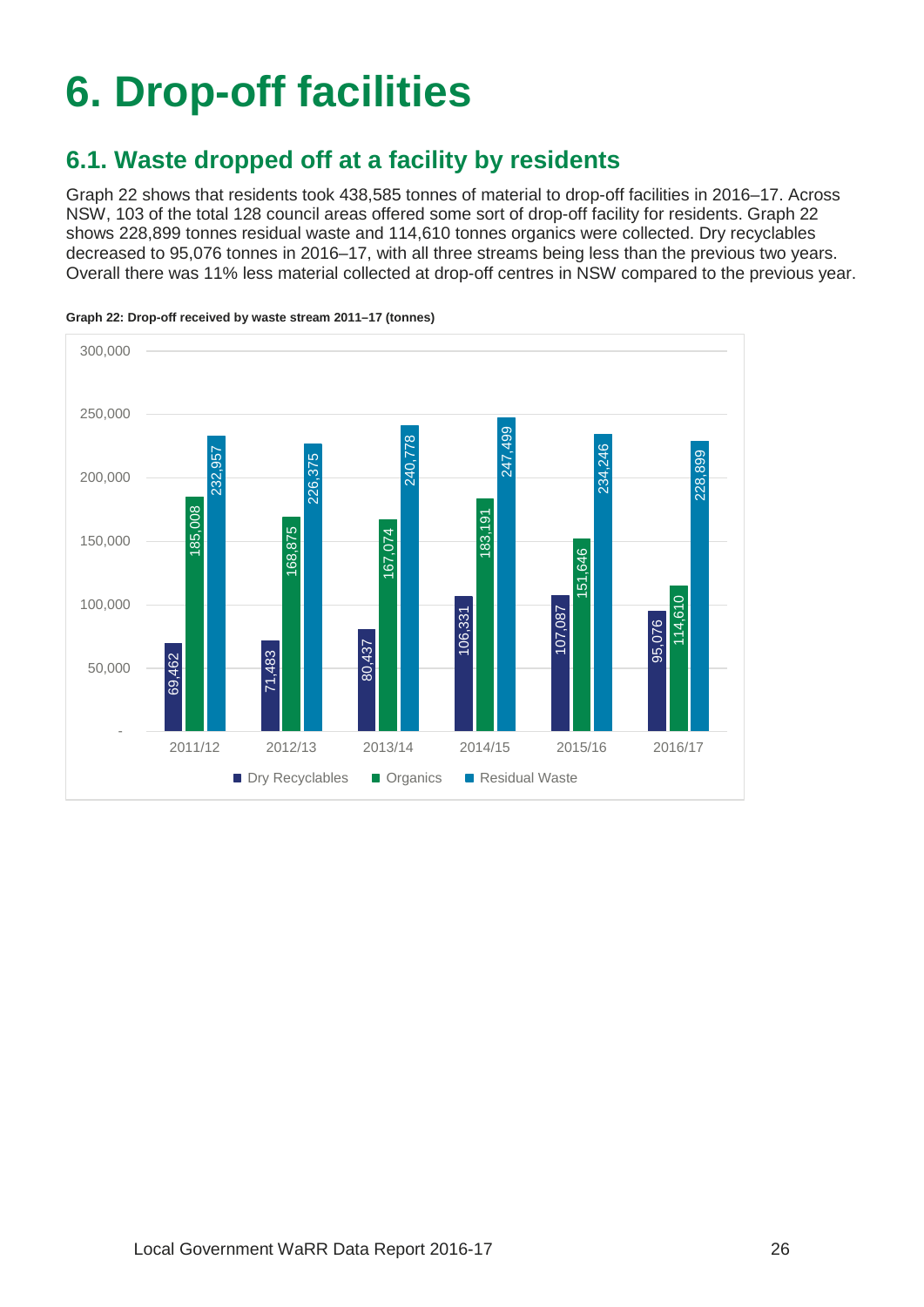## **A total of 52.1% of material from drop-off facilities was recycled in 2016–17.**

Graph 23 shows drop-off material collected, recycled and disposed of by waste stream in 2016–17. **Graph 23: Drop-off material received by waste stream 2016–17 (tonnes)**



### **Table 12: Drop-off service provisions by region 2016–17 (tonnes)**

| <b>Council region</b> | <b>Collected</b> | <b>Recycled</b> | <b>Disposed</b> | %Recycled |
|-----------------------|------------------|-----------------|-----------------|-----------|
| <b>Sydney Metro</b>   | 11,107           | 9.514           | 1.593           | 85.7%     |
| <b>Extended Area</b>  | 116,530          | 56,415          | 60,115          | 48.4%     |
| Regional Area         | 141,358          | 82,334          | 59,024          | 58.2%     |
| <b>Rest of State</b>  | 169,590          | 80.294          | 89,296          | 47.3%     |
| <b>NSW</b>            | 438,585          | 228,557         | 210,028         | 52.1%     |